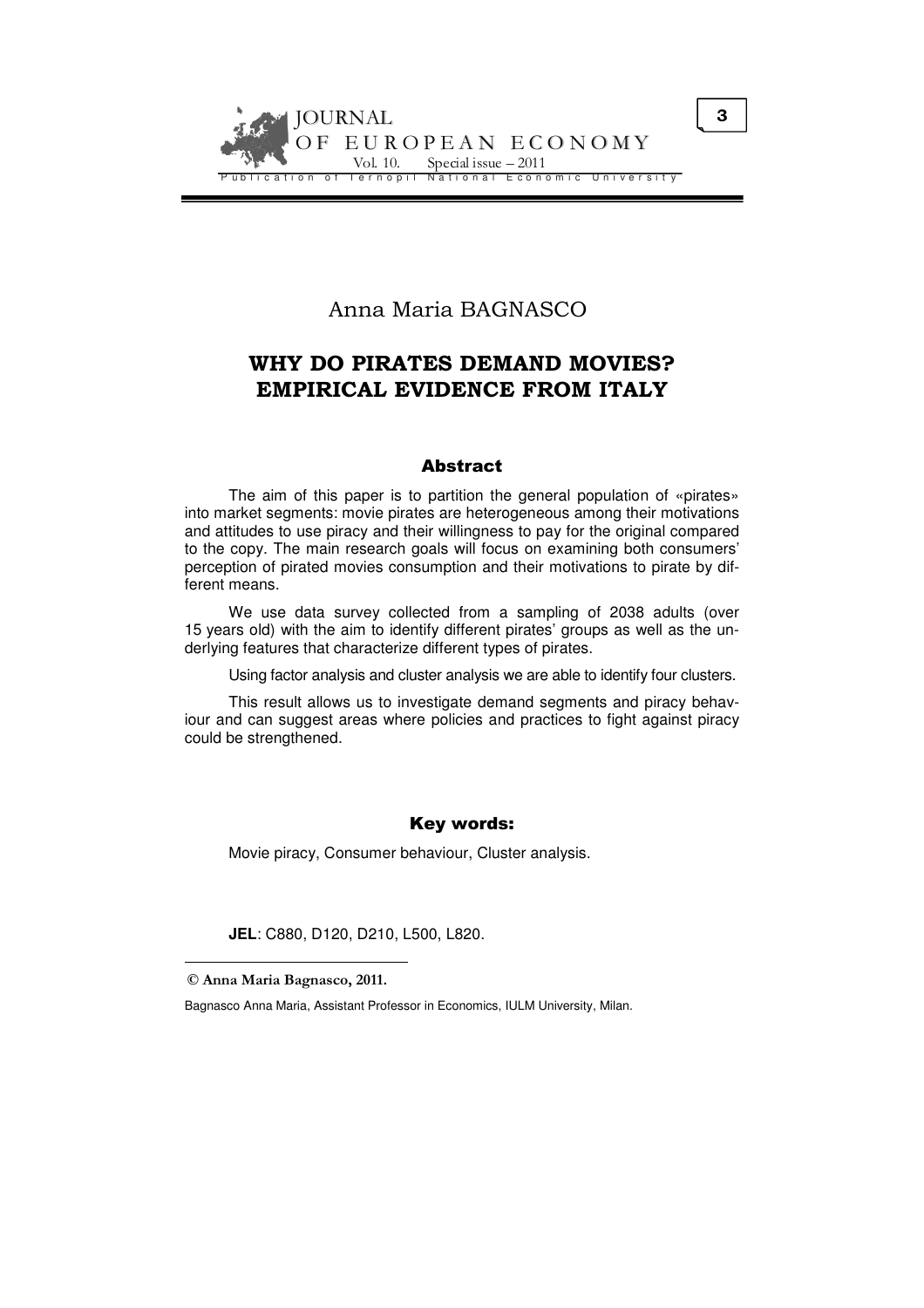## 1. Introduction

Piracy has considerably grown since the development of digital distribution channels and the advancement of network structures, such as the Internet. The availability of digital distribution channels for media content makes it easier now to copy a digital product illegally and, as the copy of a copy does not usually deteriorate in terms of quality, the activity of copying has become a widespread phenomenon.

Since the development of the highly popular file-sharing program Napster, in 1999, economists were engaged in the debate about piracy and an important number of articles were devoted to the problem of digital piracy. With respect to piracy literature, most of existing studies were dedicated to theoretical aspects of the consequences of copying or to examine the effect of online piracy on physical media sales.

While music piracy has generated many economic studies, there are fewer studies that specifically focus on movie piracy. Nevertheless, it may be particularly important to analyze the impact of video piracy separately from music piracy because the situation of each industry is unique. Moreover, there are different risks and obstacles that individuals must face when using the illegal items and there are also differences in size, download speed, digital rights protection and consumption patterns between the two types of content (Liebowitz: 2006; Smith, Telang: 2009). Moreover, movie piracy has a different impact on each segments of the movie business, a complication not found for music, whose distribution chain is simpler. Hence, the results obtained in the music industry cannot be applied as such to analyze movie piracy.

The paper's research goal is to understand the behaviours of the people who are involved in movie piracy, exploring the motivations for the purchase and download of pirated movies and the rationale for engaging with this illegal activity.

Our assumption is that movie pirates are heterogeneous among their motivations and attitudes to use piracy and their willingness to pay for the original compared to the copy. Using a clusters analysis, it is possible to partition pirates and to have a close look to investigate demand segments and piracy behaviour; moreover, it could be useful to investigate which, among the clusters, could be induced to change the piracy behaviour. The results can suggest areas where policies and practices to fight against piracy could be strengthened.

The result will present a pirates' demand segmentation that can be used both in a public and in an industrial perspective to understand if and how it is possible to change the piracy behaviour.

This paper fits into the economics literature on digital goods, both studying interactions among various distribution channels and the consumers' behaviour.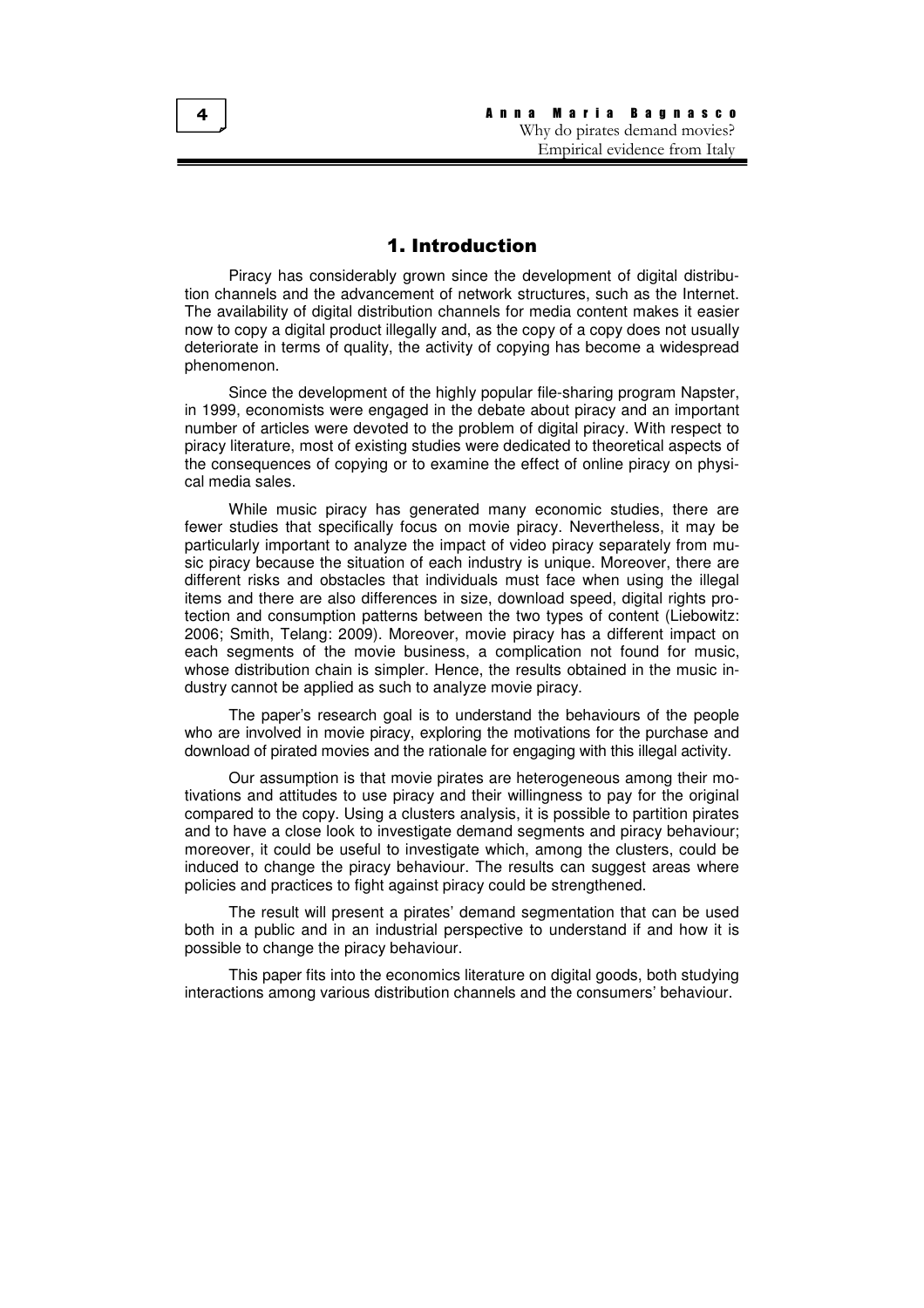The paper is organised as follows. In section 2, we will review the relevant empirical literature; in section 3 we will give a general description of the different types of piracy taken in account and present descriptive statistics from our data set; in section 4 we will present methodology; in section 5 we will present the empirical models and discuss the results. Finally, in section 6, we will discuss the implication of these findings, the limitations of the analysis and areas for future research.

#### 2. Literature review

The empirical literature on movie piracy is scarce and the results from the few empirical studies are ambiguous. The empirical work on piracy has predominantly focused on estimating piracy effects on demand for legitimate content.

Bounie, Waelbroeck and Bourreau (2006) survey a sample of 620 university members including undergraduate students, graduate students and professors to assess the effect of digital piracy on legal demand. They find no impact of piracy on theatre attendance and a strong negative impact on video rentals and purchases.

Rob and Waldfogel (2007) use survey data from 500 University of Pennsylvania undergraduates to study whether (and how much) unpaid consumption of movies displaces paid consumption. The authors estimate that the unpaid consumption of movies reduced paid consumption by 3.5 percent among college students. They analyze legal and unauthorized viewing of the top 50 movies during the period 2003-2005 and find that piracy displaces paid consumption by nearly 100% on the first viewing and 20% of the second viewing.

According to the authors, the basic characteristics of movies and music are different because of the time consuming nature and non-repetitive usage of movies compared to music.

An empirical study, conducted by De Vany and Walls (2007), shows that Internet piracy diminished the box-office revenues of a widely released motion picture. They estimate that pre-release and contemporaneous Internet downloads of a major studio movie accelerated its box-office revenue decline and approximate the losses from Internet piracy to 42 million dollars for the particular movie.

Smith and Telang (2009) investigated the consequence of digital piracy on DVD sales over the period 2000-2003: their results suggest that the rise of the Internet and broadband access led to a \$1.4 billion increase in DVD sales.

The same authors (2007) collected data on the availability of movies on the Bit Torrent to measure their impact on DVD sales during eight months between 2005 and 2006. Their results show that both ad-cable and over-the-air movies experience a large increase in sales immediately following their broad-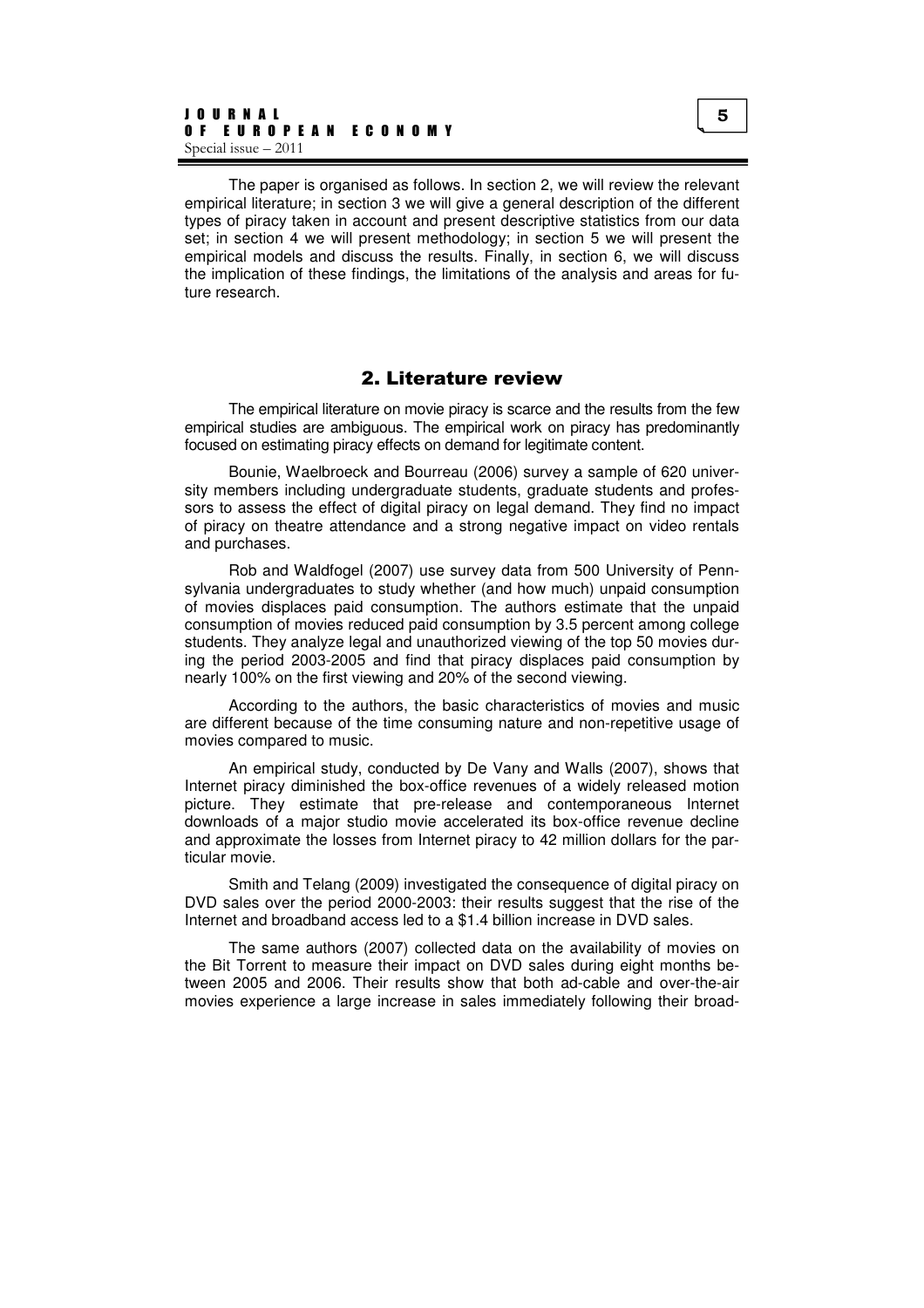cast. Moreover, they measure the impact of pirated content on after-broadcast DVD sales: the results show a significant increase in piracy after movies are broadcast on over- the- air- channels. The results generally underline the complementary relationship between free content distribution (TV and cable broadcast as well as P2P network) and the selling of DVDs. Their data show that TV and cable broadcast stimulate digital piracy as well as DVD sales without substituting a sale by a download, suggesting the existence of two distinct demands, one for the DVDs and one for pirated movies.

Danaher, Dhanasobhon, Smith, Telang (2010) examine the interaction between legitimate and illegitimate digital distribution channels. They quantify the effect of the removal of NBC content from Apple's iTunes store in December 2007, and its restoration in September 2008, as natural shocks to the supply of legitimate digital content and analyse its impact on demand through DVD and piracy channels. Their results show a significant substitution between legitimate digital distribution and piracy channels and, in contrast, they find no change in the Amazon.com sales rank of NBC television season box sets, implying that though customers who cannot purchase digitally may turn to piracy, they do not consider DVD box sets as a substitute to digital downloads.

The original contribute of this paper refers to the original set of data used to explore how consumers manage decisions to pirate movies and to partition the general population of pirates into market segments. The result will be a pirates' demand segmentation that can be used both in a public and in an industrial perspective to understand if and how it is possible to change the piracy behaviour and to recover consumers.

# 3. Sample description

The sample survey results will be presented in this section.

The survey was conducted by IPSOS from 4th to 7th February 2009 by CAPI methodology (Computer Aided Personal Interview). The data were collected from a sampling of 2038 adults (over 15 years old) representative of the whole Italian population as far as gender, age and geographical area. The respondents who got in contact with any form of piracy (661 «pirates») have successively been in depth interviewed (from 13th to 27<sup>th</sup> February), with a main focus on their attitude and their previous experience with piracy as well as its contributing factors.

6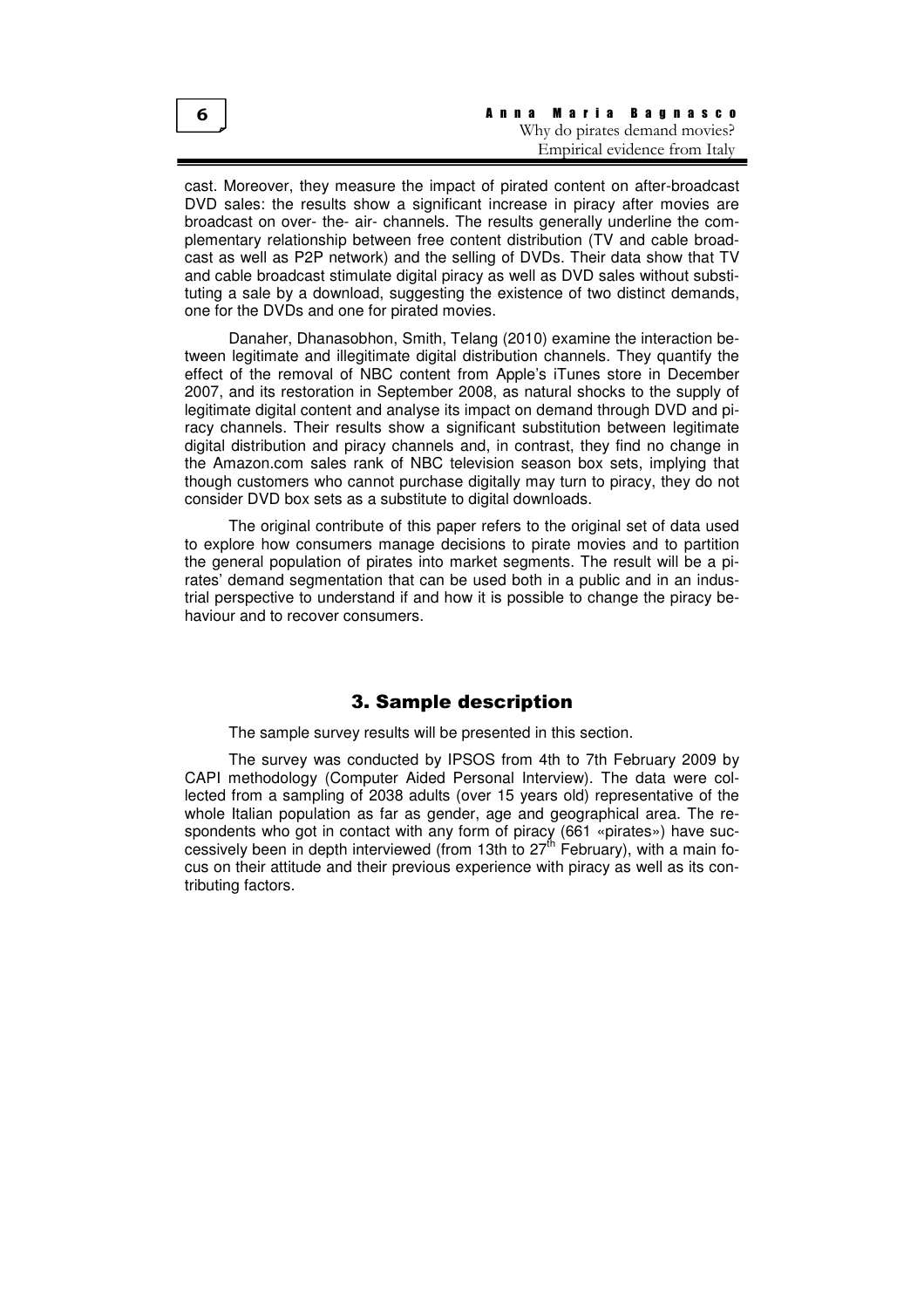$\overline{a}$ 

The demographic information about the participants includes age, gender, provenience and occupation. The demographic data will be presented in section 4, with cluster analysis results<sup>1</sup>.

Overall, pirates represent 32% of the population. Pirates have a close profile to the analysed sample of population for gender (little higher male prevalence), provenience and town size (Table 5). The most relevant variable is the age (Table 5, nr. 2). However, even if pirates can be found among all age groups, there is a slight decrease with age: pirates are mainly represented in the 15–34 age range, whereas their presence decreases in the over 45–54 age range<sup>2</sup>.

The survey consisted of questions to determine the scale of piracy, the features of pirated movies consumption and the rationale for engaging with the piracy<sup>3</sup>. Particularly, among others, respondents were asked how often they go to movie theatres and how frequently they rent or purchase a video, how often they get unauthorized physical and digital copies and by which means (purchasing illegal DVDs, borrowing/viewing material illegally copied, internet peer-topeer networks, specialized internet sites, intranet networks, physical exchanges). The survey also investigated what the pirates would do if they could not access such pirated material.

For the purpose of the analysis we consider the three types of piracy:

- Physical piracy, including the sale/purchase of counterfeit and homecopied DVDs<sup>4</sup>.
- Digital piracy, including unauthorised material which is ultimately sourced from and distributed via digital platforms such as the Internet – including material which is file-shared/downloaded onto a PC or other devices, illegally streamed, copied onto a memory stick, burned onto a DVD or emailed<sup>5</sup>.

 $1$  We will present all the total sample data in Section 4 with cluster analysis results. In this section it's possible find the reference Table for each relevant feature.<br><sup>2</sup> In detail, pireau penetration ratio is 20nte lower for aver 45 veers ald.

In detail, piracy penetration ratio is 30pts lower for over 45 years old consumers than for 15-34 years old consumers.

 $3$  Why and how they accessed the pirate material, the average number of pirated movies, the incidence of the phenomenon considering the piracy trend of the last 12 months, what is done with the unofficial copies made after the usage.

<sup>4</sup> Counterfeit DVDs are any fake DVD produced commercially and typically sold from market stalls, by street traders etc. Home-copied DVDs are those made by individuals for themselves and/or friends or colleagues.<br><sup>5</sup>. Eile abering involves distributing and

File sharing involves distributing and receiving digital files over peer to peer (P2P) networks. Files are typically stored on personal computers or other mobile devices, with users typically making files available and receiving them with file-sharing software via the Internet. Apart from this, infringing material can also be simply downloaded from various websites and social networks. Streaming involves accessing continuously online content rather than downloading a file onto the hard drive.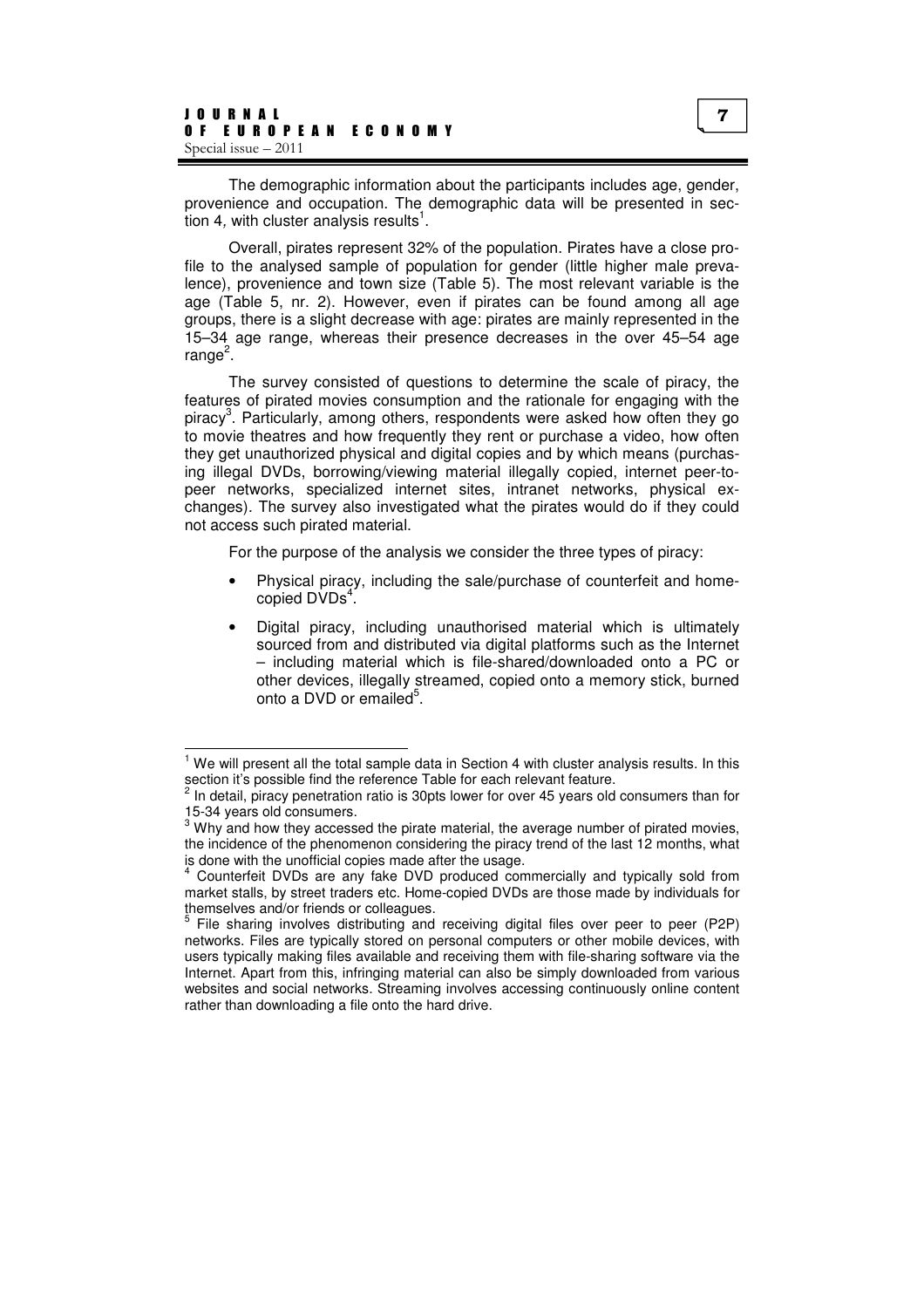Secondary piracy that consists in viewing/borrowing material illegally copied by others: as a result the individuals involved in it do not pay for a legal source of this material.

Survey's data reveal that physical piracy has an incidence of 17%, especially as to counterfeit DVDs (available on the market, in the streets etc). Digital piracy involves 21% of the respondents: downloading and P2P are the principal activities, with electronic distribution from non-official sources (memory stick). Streaming has been chosen by 4% of respondents.

Altogether 27% of the sample has been involved in at least one form of direct piracy (physical or digital), though secondary piracy (borrowing/viewing material illegally copied by others) is widespread (22% and 16%).

A large percentage of respondents get pirated movies by different means: on P2P networks, from an intranet, by physical means (CD-R, DVD-R, USB keys..).

On average each pirate got 21 movies in the last year, by different means, summarized in Table 1.

#### Table 1

 $\overline{a}$ 

| Physical piracy  | Counterfeit DVDs     | 7,9  |
|------------------|----------------------|------|
|                  | Home copied DVDs     | 6,4  |
| Digital piracy   | Download             | 8,8  |
|                  | Streaming            | 3,8  |
|                  | Peer to peer         | 12.6 |
|                  | Digital copies       | 6,5  |
| Secondary piracy | Borrowing unofficial | 5,4  |
|                  | Viewing unofficial   | 7,3  |
|                  |                      |      |

#### **Piracy: average number of pirated movies in the last year**

About the life cycle of pirated movie, we can observe some differences. Therefore, as to physical piracy, first viewings are most pirated movies, while for digital piracy there is a high percentage of titles that are still not available in theatres<sup>6</sup>. Generally speaking, among digital pirates, just one third of the pirated titles are not first viewings.

With regard to the previous year, the levels of piracy are relatively stable, although there is evidence of a decline in physical piracy (–32%) and unofficial streaming appears to be a widespread form of piracy (+7%).

 $^6$  25% by streaming, 22% by P2P, 20% by download, 14% for digital copies.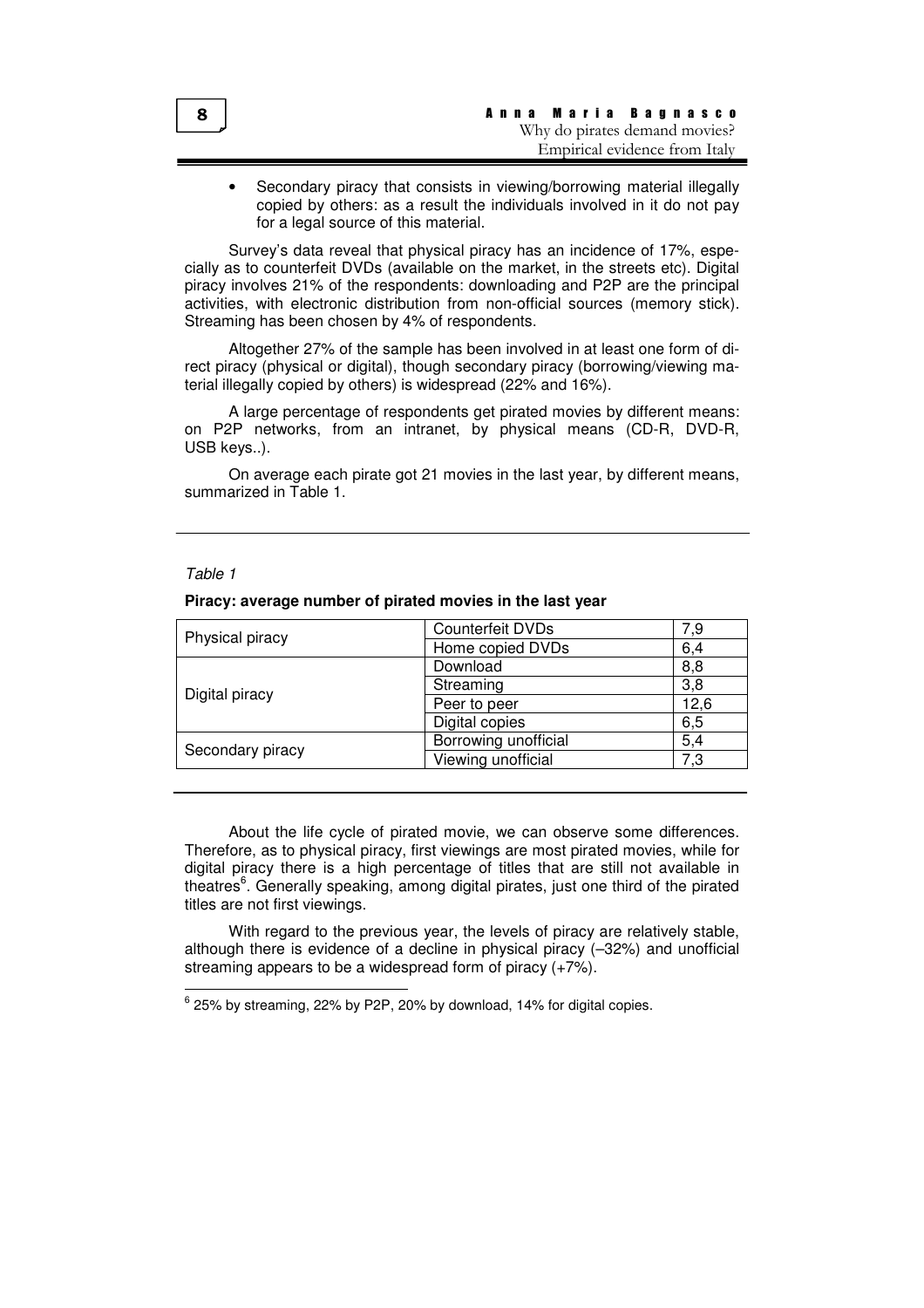The quality of the pirated products appears satisfying when they are obtained by the digital sources: dissatisfaction is a little higher than 10%. The situation changes if we consider physical piracy where dissatisfaction is about 30%.

What do pirates do when they have a title in their hands? We can point out that digital pirates watch everything, or nearly everything, they can download $^7$ .

After viewing, the typical life cycle of a title is to be filed and lent or given to other people as a gift. Few people say they simply eliminate the copy (especially digital pirates).

As to legal consumption, we can underline that pirates get films also through legal means, too (Table 9).

## 4. Methodology

Using data survey collected by IPSOS and with the aim to identify different pirates' groups, each of one homogenous, a cluster analysis was conducted on the basis of 30 items (i.e. attitudinal statements) to measure attitudes towards movie piracy. All 30 statements were anchored on a Likert-type scale ranging from (1) strongly disagree to (5) strongly agree.

In order to obtain a reduction of complexity in the number of items which are likely to explain the phenomenon, a factor analysis using the Principal Component Analysis (PCA) was conducted prior to the cluster analysis. The aim of the PCA was to transform the set of 30 items in a new and reduced set of variables (indeed the principal components), so that most of the variance (62%) was explained by the first 5<30 components. The results are summarized in Tables 2 and 3.

The results from the factorial analysis are five main factors describing the most relevant characteristics of the different approaches to piracy. The five main factors characterization are explained in Table 3.

Eight items explain the 1st factor (economics/saving) characterization. Out of the total items, four have an economic nature (money saving, nr. 8, 9, 10, 12), two are connected to the practical and quick use (time saving, nr. 17, 18), one underlines the opportunity to find products that would not have been found otherwise (nr. 11) and one, which is common to all factors, is connected to the missing perception of an illegal action (nr. 26).

 $<sup>7</sup>$  About 70% of them declare they have watched all the films they have downloaded. This</sup> percentage slightly decreases if we consider peer to peer, which results to be less selective by its nature.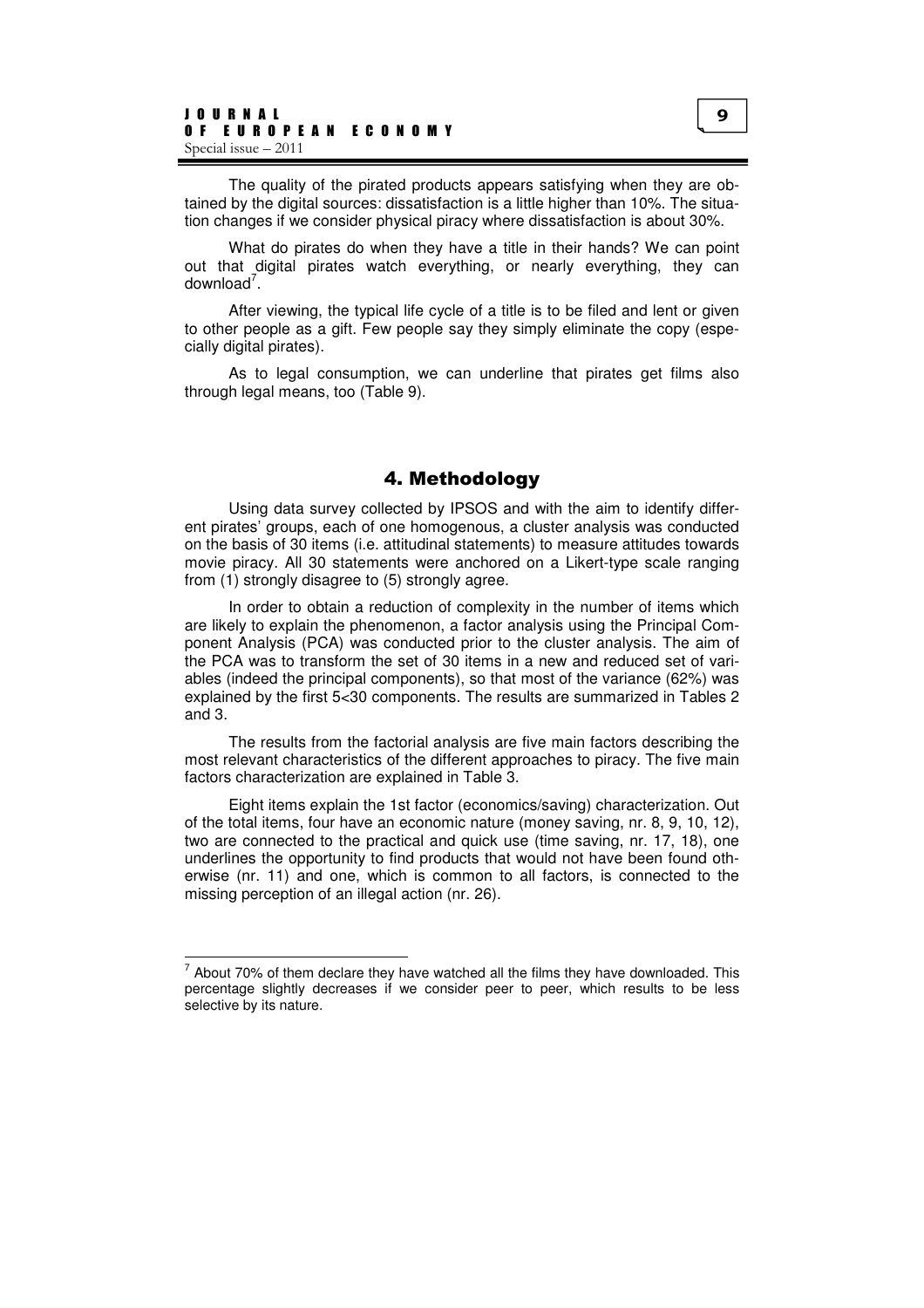# 10

# A n n a M a r i a B a g n a s c o

Why do pirates demand movies? Empirical evidence from Italy

# Table 2

# **Variance Explained**

| of Squared Loadings<br>$%$ of<br>$%$ of<br>Component<br>Cumu-<br>Cumu-<br>Total<br>Vari-<br>lative<br>Total<br>Vari-<br>lative<br>%<br>%<br>ance<br>ance<br>43,776<br>16,561<br>13,133<br>43,776<br>4,968 16,561<br>I want high quality audiovisual materials<br>I am not interested in the extras<br>4,254 14,182<br>30,743<br>2,223<br>7,409<br>51,185<br>of an original DVD<br>It is the best way to get hold of a film<br>1,153<br>3,845<br>55,030<br>3,550 11,835<br>42,577<br>I do not want to wait for the original<br>3,522<br>58,552<br>2,896<br>9,655<br>1,057<br>52,232<br>versions to be in the stores<br>0,896<br>61,539<br>2,792<br>9,307<br>61,539<br>2,987<br>I want to choose from a wide range of films<br>2,551<br>0,765<br>64,091<br>can find all the films on first release<br>I always want to be up to date,<br>2,449<br>0,735<br>66,540<br>a step ahead of the others<br>2,329<br>68,868<br>It is far cheaper than buying a DVD<br>0,699<br>2,234<br>71,102<br>It is far cheaper than going to the cinema<br>0,670<br>It is far cheaper than renting a DVD<br>2,026<br>73,129<br>0,608<br>I get hold of films that I would<br>1,941<br>0,582<br>75,069<br>not have seen otherwise<br>0,558<br>1,859<br>76,928<br>It is a way to save up money<br>0,543<br>1,809<br>78,737<br>I want to evaluate the film before buying it<br>I want to be at ease when watching a film<br>0,509<br>1,697<br>80,434<br>1,645<br>82,079<br>I do not want to go to the cinema<br>0,494<br>0,490<br>1,632<br>83,711<br>I do not want go and look for a DVD<br>It is far more practical and simple<br>0,461<br>1,537<br>85,248<br>to watch a film<br>1,454<br>86,702<br>It is quicker to watch a film<br>0,436<br>I want to watch films that have<br>1,367<br>0,410<br>88,069<br>not been on TV yet<br>I want to watch films that I have<br>1,341<br>89,410<br>0,402<br>missed on TV<br>I easily get hold of a film that has<br>0,387<br>1,291<br>90,701<br>already been broadcast on TV<br>I want to get hold of a film that is no longer<br>0,379<br>1,262<br>91,963<br>on TV or that is hard to find in the stores<br>I want to watch films that are broadcast<br>0,363<br>1,209<br>93,172<br>on TV channels that I do not have<br>I want to watch all the films that I have<br>0,350<br>1,166<br>94,338<br>missed at the cinema<br>1,100<br>95,437<br>I do not damage the cinema industry<br>0,330<br>It is a chance more,<br>0,299<br>0,996<br>96,433<br>there are no reasons not to do it<br>I do not harm anyone if I get<br>0,963<br>97,396<br>0,289<br>a non-official copy<br>0,911<br>98,307<br>0,273<br>I do what everybody does<br>It is not easy to find who gets<br>0,265<br>0,883<br>99,190<br>a non-official film<br>Who gets a film from non-official<br>0,243<br>0,810<br>100,000<br>sources is not punished<br>Extraction Method: Principal Component Analysis. |  | Initial Eigenvalues |  | <b>Rotation Sums</b> |  |
|---------------------------------------------------------------------------------------------------------------------------------------------------------------------------------------------------------------------------------------------------------------------------------------------------------------------------------------------------------------------------------------------------------------------------------------------------------------------------------------------------------------------------------------------------------------------------------------------------------------------------------------------------------------------------------------------------------------------------------------------------------------------------------------------------------------------------------------------------------------------------------------------------------------------------------------------------------------------------------------------------------------------------------------------------------------------------------------------------------------------------------------------------------------------------------------------------------------------------------------------------------------------------------------------------------------------------------------------------------------------------------------------------------------------------------------------------------------------------------------------------------------------------------------------------------------------------------------------------------------------------------------------------------------------------------------------------------------------------------------------------------------------------------------------------------------------------------------------------------------------------------------------------------------------------------------------------------------------------------------------------------------------------------------------------------------------------------------------------------------------------------------------------------------------------------------------------------------------------------------------------------------------------------------------------------------------------------------------------------------------------------------------------------------------------------------------------------------------------------------------------------------------------------------------------------------------------------------------------------------------------------------------------------------------------------------------------------------------------------------------------------------------------------------------------------------------------------------------------------------------------------------|--|---------------------|--|----------------------|--|
|                                                                                                                                                                                                                                                                                                                                                                                                                                                                                                                                                                                                                                                                                                                                                                                                                                                                                                                                                                                                                                                                                                                                                                                                                                                                                                                                                                                                                                                                                                                                                                                                                                                                                                                                                                                                                                                                                                                                                                                                                                                                                                                                                                                                                                                                                                                                                                                                                                                                                                                                                                                                                                                                                                                                                                                                                                                                                       |  |                     |  |                      |  |
|                                                                                                                                                                                                                                                                                                                                                                                                                                                                                                                                                                                                                                                                                                                                                                                                                                                                                                                                                                                                                                                                                                                                                                                                                                                                                                                                                                                                                                                                                                                                                                                                                                                                                                                                                                                                                                                                                                                                                                                                                                                                                                                                                                                                                                                                                                                                                                                                                                                                                                                                                                                                                                                                                                                                                                                                                                                                                       |  |                     |  |                      |  |
|                                                                                                                                                                                                                                                                                                                                                                                                                                                                                                                                                                                                                                                                                                                                                                                                                                                                                                                                                                                                                                                                                                                                                                                                                                                                                                                                                                                                                                                                                                                                                                                                                                                                                                                                                                                                                                                                                                                                                                                                                                                                                                                                                                                                                                                                                                                                                                                                                                                                                                                                                                                                                                                                                                                                                                                                                                                                                       |  |                     |  |                      |  |
|                                                                                                                                                                                                                                                                                                                                                                                                                                                                                                                                                                                                                                                                                                                                                                                                                                                                                                                                                                                                                                                                                                                                                                                                                                                                                                                                                                                                                                                                                                                                                                                                                                                                                                                                                                                                                                                                                                                                                                                                                                                                                                                                                                                                                                                                                                                                                                                                                                                                                                                                                                                                                                                                                                                                                                                                                                                                                       |  |                     |  |                      |  |
|                                                                                                                                                                                                                                                                                                                                                                                                                                                                                                                                                                                                                                                                                                                                                                                                                                                                                                                                                                                                                                                                                                                                                                                                                                                                                                                                                                                                                                                                                                                                                                                                                                                                                                                                                                                                                                                                                                                                                                                                                                                                                                                                                                                                                                                                                                                                                                                                                                                                                                                                                                                                                                                                                                                                                                                                                                                                                       |  |                     |  |                      |  |
|                                                                                                                                                                                                                                                                                                                                                                                                                                                                                                                                                                                                                                                                                                                                                                                                                                                                                                                                                                                                                                                                                                                                                                                                                                                                                                                                                                                                                                                                                                                                                                                                                                                                                                                                                                                                                                                                                                                                                                                                                                                                                                                                                                                                                                                                                                                                                                                                                                                                                                                                                                                                                                                                                                                                                                                                                                                                                       |  |                     |  |                      |  |
|                                                                                                                                                                                                                                                                                                                                                                                                                                                                                                                                                                                                                                                                                                                                                                                                                                                                                                                                                                                                                                                                                                                                                                                                                                                                                                                                                                                                                                                                                                                                                                                                                                                                                                                                                                                                                                                                                                                                                                                                                                                                                                                                                                                                                                                                                                                                                                                                                                                                                                                                                                                                                                                                                                                                                                                                                                                                                       |  |                     |  |                      |  |
|                                                                                                                                                                                                                                                                                                                                                                                                                                                                                                                                                                                                                                                                                                                                                                                                                                                                                                                                                                                                                                                                                                                                                                                                                                                                                                                                                                                                                                                                                                                                                                                                                                                                                                                                                                                                                                                                                                                                                                                                                                                                                                                                                                                                                                                                                                                                                                                                                                                                                                                                                                                                                                                                                                                                                                                                                                                                                       |  |                     |  |                      |  |
|                                                                                                                                                                                                                                                                                                                                                                                                                                                                                                                                                                                                                                                                                                                                                                                                                                                                                                                                                                                                                                                                                                                                                                                                                                                                                                                                                                                                                                                                                                                                                                                                                                                                                                                                                                                                                                                                                                                                                                                                                                                                                                                                                                                                                                                                                                                                                                                                                                                                                                                                                                                                                                                                                                                                                                                                                                                                                       |  |                     |  |                      |  |
|                                                                                                                                                                                                                                                                                                                                                                                                                                                                                                                                                                                                                                                                                                                                                                                                                                                                                                                                                                                                                                                                                                                                                                                                                                                                                                                                                                                                                                                                                                                                                                                                                                                                                                                                                                                                                                                                                                                                                                                                                                                                                                                                                                                                                                                                                                                                                                                                                                                                                                                                                                                                                                                                                                                                                                                                                                                                                       |  |                     |  |                      |  |
|                                                                                                                                                                                                                                                                                                                                                                                                                                                                                                                                                                                                                                                                                                                                                                                                                                                                                                                                                                                                                                                                                                                                                                                                                                                                                                                                                                                                                                                                                                                                                                                                                                                                                                                                                                                                                                                                                                                                                                                                                                                                                                                                                                                                                                                                                                                                                                                                                                                                                                                                                                                                                                                                                                                                                                                                                                                                                       |  |                     |  |                      |  |
|                                                                                                                                                                                                                                                                                                                                                                                                                                                                                                                                                                                                                                                                                                                                                                                                                                                                                                                                                                                                                                                                                                                                                                                                                                                                                                                                                                                                                                                                                                                                                                                                                                                                                                                                                                                                                                                                                                                                                                                                                                                                                                                                                                                                                                                                                                                                                                                                                                                                                                                                                                                                                                                                                                                                                                                                                                                                                       |  |                     |  |                      |  |
|                                                                                                                                                                                                                                                                                                                                                                                                                                                                                                                                                                                                                                                                                                                                                                                                                                                                                                                                                                                                                                                                                                                                                                                                                                                                                                                                                                                                                                                                                                                                                                                                                                                                                                                                                                                                                                                                                                                                                                                                                                                                                                                                                                                                                                                                                                                                                                                                                                                                                                                                                                                                                                                                                                                                                                                                                                                                                       |  |                     |  |                      |  |
|                                                                                                                                                                                                                                                                                                                                                                                                                                                                                                                                                                                                                                                                                                                                                                                                                                                                                                                                                                                                                                                                                                                                                                                                                                                                                                                                                                                                                                                                                                                                                                                                                                                                                                                                                                                                                                                                                                                                                                                                                                                                                                                                                                                                                                                                                                                                                                                                                                                                                                                                                                                                                                                                                                                                                                                                                                                                                       |  |                     |  |                      |  |
|                                                                                                                                                                                                                                                                                                                                                                                                                                                                                                                                                                                                                                                                                                                                                                                                                                                                                                                                                                                                                                                                                                                                                                                                                                                                                                                                                                                                                                                                                                                                                                                                                                                                                                                                                                                                                                                                                                                                                                                                                                                                                                                                                                                                                                                                                                                                                                                                                                                                                                                                                                                                                                                                                                                                                                                                                                                                                       |  |                     |  |                      |  |
|                                                                                                                                                                                                                                                                                                                                                                                                                                                                                                                                                                                                                                                                                                                                                                                                                                                                                                                                                                                                                                                                                                                                                                                                                                                                                                                                                                                                                                                                                                                                                                                                                                                                                                                                                                                                                                                                                                                                                                                                                                                                                                                                                                                                                                                                                                                                                                                                                                                                                                                                                                                                                                                                                                                                                                                                                                                                                       |  |                     |  |                      |  |
|                                                                                                                                                                                                                                                                                                                                                                                                                                                                                                                                                                                                                                                                                                                                                                                                                                                                                                                                                                                                                                                                                                                                                                                                                                                                                                                                                                                                                                                                                                                                                                                                                                                                                                                                                                                                                                                                                                                                                                                                                                                                                                                                                                                                                                                                                                                                                                                                                                                                                                                                                                                                                                                                                                                                                                                                                                                                                       |  |                     |  |                      |  |
|                                                                                                                                                                                                                                                                                                                                                                                                                                                                                                                                                                                                                                                                                                                                                                                                                                                                                                                                                                                                                                                                                                                                                                                                                                                                                                                                                                                                                                                                                                                                                                                                                                                                                                                                                                                                                                                                                                                                                                                                                                                                                                                                                                                                                                                                                                                                                                                                                                                                                                                                                                                                                                                                                                                                                                                                                                                                                       |  |                     |  |                      |  |
|                                                                                                                                                                                                                                                                                                                                                                                                                                                                                                                                                                                                                                                                                                                                                                                                                                                                                                                                                                                                                                                                                                                                                                                                                                                                                                                                                                                                                                                                                                                                                                                                                                                                                                                                                                                                                                                                                                                                                                                                                                                                                                                                                                                                                                                                                                                                                                                                                                                                                                                                                                                                                                                                                                                                                                                                                                                                                       |  |                     |  |                      |  |
|                                                                                                                                                                                                                                                                                                                                                                                                                                                                                                                                                                                                                                                                                                                                                                                                                                                                                                                                                                                                                                                                                                                                                                                                                                                                                                                                                                                                                                                                                                                                                                                                                                                                                                                                                                                                                                                                                                                                                                                                                                                                                                                                                                                                                                                                                                                                                                                                                                                                                                                                                                                                                                                                                                                                                                                                                                                                                       |  |                     |  |                      |  |
|                                                                                                                                                                                                                                                                                                                                                                                                                                                                                                                                                                                                                                                                                                                                                                                                                                                                                                                                                                                                                                                                                                                                                                                                                                                                                                                                                                                                                                                                                                                                                                                                                                                                                                                                                                                                                                                                                                                                                                                                                                                                                                                                                                                                                                                                                                                                                                                                                                                                                                                                                                                                                                                                                                                                                                                                                                                                                       |  |                     |  |                      |  |
|                                                                                                                                                                                                                                                                                                                                                                                                                                                                                                                                                                                                                                                                                                                                                                                                                                                                                                                                                                                                                                                                                                                                                                                                                                                                                                                                                                                                                                                                                                                                                                                                                                                                                                                                                                                                                                                                                                                                                                                                                                                                                                                                                                                                                                                                                                                                                                                                                                                                                                                                                                                                                                                                                                                                                                                                                                                                                       |  |                     |  |                      |  |
|                                                                                                                                                                                                                                                                                                                                                                                                                                                                                                                                                                                                                                                                                                                                                                                                                                                                                                                                                                                                                                                                                                                                                                                                                                                                                                                                                                                                                                                                                                                                                                                                                                                                                                                                                                                                                                                                                                                                                                                                                                                                                                                                                                                                                                                                                                                                                                                                                                                                                                                                                                                                                                                                                                                                                                                                                                                                                       |  |                     |  |                      |  |
|                                                                                                                                                                                                                                                                                                                                                                                                                                                                                                                                                                                                                                                                                                                                                                                                                                                                                                                                                                                                                                                                                                                                                                                                                                                                                                                                                                                                                                                                                                                                                                                                                                                                                                                                                                                                                                                                                                                                                                                                                                                                                                                                                                                                                                                                                                                                                                                                                                                                                                                                                                                                                                                                                                                                                                                                                                                                                       |  |                     |  |                      |  |
|                                                                                                                                                                                                                                                                                                                                                                                                                                                                                                                                                                                                                                                                                                                                                                                                                                                                                                                                                                                                                                                                                                                                                                                                                                                                                                                                                                                                                                                                                                                                                                                                                                                                                                                                                                                                                                                                                                                                                                                                                                                                                                                                                                                                                                                                                                                                                                                                                                                                                                                                                                                                                                                                                                                                                                                                                                                                                       |  |                     |  |                      |  |
|                                                                                                                                                                                                                                                                                                                                                                                                                                                                                                                                                                                                                                                                                                                                                                                                                                                                                                                                                                                                                                                                                                                                                                                                                                                                                                                                                                                                                                                                                                                                                                                                                                                                                                                                                                                                                                                                                                                                                                                                                                                                                                                                                                                                                                                                                                                                                                                                                                                                                                                                                                                                                                                                                                                                                                                                                                                                                       |  |                     |  |                      |  |
|                                                                                                                                                                                                                                                                                                                                                                                                                                                                                                                                                                                                                                                                                                                                                                                                                                                                                                                                                                                                                                                                                                                                                                                                                                                                                                                                                                                                                                                                                                                                                                                                                                                                                                                                                                                                                                                                                                                                                                                                                                                                                                                                                                                                                                                                                                                                                                                                                                                                                                                                                                                                                                                                                                                                                                                                                                                                                       |  |                     |  |                      |  |
|                                                                                                                                                                                                                                                                                                                                                                                                                                                                                                                                                                                                                                                                                                                                                                                                                                                                                                                                                                                                                                                                                                                                                                                                                                                                                                                                                                                                                                                                                                                                                                                                                                                                                                                                                                                                                                                                                                                                                                                                                                                                                                                                                                                                                                                                                                                                                                                                                                                                                                                                                                                                                                                                                                                                                                                                                                                                                       |  |                     |  |                      |  |
|                                                                                                                                                                                                                                                                                                                                                                                                                                                                                                                                                                                                                                                                                                                                                                                                                                                                                                                                                                                                                                                                                                                                                                                                                                                                                                                                                                                                                                                                                                                                                                                                                                                                                                                                                                                                                                                                                                                                                                                                                                                                                                                                                                                                                                                                                                                                                                                                                                                                                                                                                                                                                                                                                                                                                                                                                                                                                       |  |                     |  |                      |  |
|                                                                                                                                                                                                                                                                                                                                                                                                                                                                                                                                                                                                                                                                                                                                                                                                                                                                                                                                                                                                                                                                                                                                                                                                                                                                                                                                                                                                                                                                                                                                                                                                                                                                                                                                                                                                                                                                                                                                                                                                                                                                                                                                                                                                                                                                                                                                                                                                                                                                                                                                                                                                                                                                                                                                                                                                                                                                                       |  |                     |  |                      |  |
|                                                                                                                                                                                                                                                                                                                                                                                                                                                                                                                                                                                                                                                                                                                                                                                                                                                                                                                                                                                                                                                                                                                                                                                                                                                                                                                                                                                                                                                                                                                                                                                                                                                                                                                                                                                                                                                                                                                                                                                                                                                                                                                                                                                                                                                                                                                                                                                                                                                                                                                                                                                                                                                                                                                                                                                                                                                                                       |  |                     |  |                      |  |
|                                                                                                                                                                                                                                                                                                                                                                                                                                                                                                                                                                                                                                                                                                                                                                                                                                                                                                                                                                                                                                                                                                                                                                                                                                                                                                                                                                                                                                                                                                                                                                                                                                                                                                                                                                                                                                                                                                                                                                                                                                                                                                                                                                                                                                                                                                                                                                                                                                                                                                                                                                                                                                                                                                                                                                                                                                                                                       |  |                     |  |                      |  |
|                                                                                                                                                                                                                                                                                                                                                                                                                                                                                                                                                                                                                                                                                                                                                                                                                                                                                                                                                                                                                                                                                                                                                                                                                                                                                                                                                                                                                                                                                                                                                                                                                                                                                                                                                                                                                                                                                                                                                                                                                                                                                                                                                                                                                                                                                                                                                                                                                                                                                                                                                                                                                                                                                                                                                                                                                                                                                       |  |                     |  |                      |  |
|                                                                                                                                                                                                                                                                                                                                                                                                                                                                                                                                                                                                                                                                                                                                                                                                                                                                                                                                                                                                                                                                                                                                                                                                                                                                                                                                                                                                                                                                                                                                                                                                                                                                                                                                                                                                                                                                                                                                                                                                                                                                                                                                                                                                                                                                                                                                                                                                                                                                                                                                                                                                                                                                                                                                                                                                                                                                                       |  |                     |  |                      |  |
|                                                                                                                                                                                                                                                                                                                                                                                                                                                                                                                                                                                                                                                                                                                                                                                                                                                                                                                                                                                                                                                                                                                                                                                                                                                                                                                                                                                                                                                                                                                                                                                                                                                                                                                                                                                                                                                                                                                                                                                                                                                                                                                                                                                                                                                                                                                                                                                                                                                                                                                                                                                                                                                                                                                                                                                                                                                                                       |  |                     |  |                      |  |
|                                                                                                                                                                                                                                                                                                                                                                                                                                                                                                                                                                                                                                                                                                                                                                                                                                                                                                                                                                                                                                                                                                                                                                                                                                                                                                                                                                                                                                                                                                                                                                                                                                                                                                                                                                                                                                                                                                                                                                                                                                                                                                                                                                                                                                                                                                                                                                                                                                                                                                                                                                                                                                                                                                                                                                                                                                                                                       |  |                     |  |                      |  |
|                                                                                                                                                                                                                                                                                                                                                                                                                                                                                                                                                                                                                                                                                                                                                                                                                                                                                                                                                                                                                                                                                                                                                                                                                                                                                                                                                                                                                                                                                                                                                                                                                                                                                                                                                                                                                                                                                                                                                                                                                                                                                                                                                                                                                                                                                                                                                                                                                                                                                                                                                                                                                                                                                                                                                                                                                                                                                       |  |                     |  |                      |  |
|                                                                                                                                                                                                                                                                                                                                                                                                                                                                                                                                                                                                                                                                                                                                                                                                                                                                                                                                                                                                                                                                                                                                                                                                                                                                                                                                                                                                                                                                                                                                                                                                                                                                                                                                                                                                                                                                                                                                                                                                                                                                                                                                                                                                                                                                                                                                                                                                                                                                                                                                                                                                                                                                                                                                                                                                                                                                                       |  |                     |  |                      |  |
|                                                                                                                                                                                                                                                                                                                                                                                                                                                                                                                                                                                                                                                                                                                                                                                                                                                                                                                                                                                                                                                                                                                                                                                                                                                                                                                                                                                                                                                                                                                                                                                                                                                                                                                                                                                                                                                                                                                                                                                                                                                                                                                                                                                                                                                                                                                                                                                                                                                                                                                                                                                                                                                                                                                                                                                                                                                                                       |  |                     |  |                      |  |
|                                                                                                                                                                                                                                                                                                                                                                                                                                                                                                                                                                                                                                                                                                                                                                                                                                                                                                                                                                                                                                                                                                                                                                                                                                                                                                                                                                                                                                                                                                                                                                                                                                                                                                                                                                                                                                                                                                                                                                                                                                                                                                                                                                                                                                                                                                                                                                                                                                                                                                                                                                                                                                                                                                                                                                                                                                                                                       |  |                     |  |                      |  |
|                                                                                                                                                                                                                                                                                                                                                                                                                                                                                                                                                                                                                                                                                                                                                                                                                                                                                                                                                                                                                                                                                                                                                                                                                                                                                                                                                                                                                                                                                                                                                                                                                                                                                                                                                                                                                                                                                                                                                                                                                                                                                                                                                                                                                                                                                                                                                                                                                                                                                                                                                                                                                                                                                                                                                                                                                                                                                       |  |                     |  |                      |  |
|                                                                                                                                                                                                                                                                                                                                                                                                                                                                                                                                                                                                                                                                                                                                                                                                                                                                                                                                                                                                                                                                                                                                                                                                                                                                                                                                                                                                                                                                                                                                                                                                                                                                                                                                                                                                                                                                                                                                                                                                                                                                                                                                                                                                                                                                                                                                                                                                                                                                                                                                                                                                                                                                                                                                                                                                                                                                                       |  |                     |  |                      |  |
|                                                                                                                                                                                                                                                                                                                                                                                                                                                                                                                                                                                                                                                                                                                                                                                                                                                                                                                                                                                                                                                                                                                                                                                                                                                                                                                                                                                                                                                                                                                                                                                                                                                                                                                                                                                                                                                                                                                                                                                                                                                                                                                                                                                                                                                                                                                                                                                                                                                                                                                                                                                                                                                                                                                                                                                                                                                                                       |  |                     |  |                      |  |
|                                                                                                                                                                                                                                                                                                                                                                                                                                                                                                                                                                                                                                                                                                                                                                                                                                                                                                                                                                                                                                                                                                                                                                                                                                                                                                                                                                                                                                                                                                                                                                                                                                                                                                                                                                                                                                                                                                                                                                                                                                                                                                                                                                                                                                                                                                                                                                                                                                                                                                                                                                                                                                                                                                                                                                                                                                                                                       |  |                     |  |                      |  |
|                                                                                                                                                                                                                                                                                                                                                                                                                                                                                                                                                                                                                                                                                                                                                                                                                                                                                                                                                                                                                                                                                                                                                                                                                                                                                                                                                                                                                                                                                                                                                                                                                                                                                                                                                                                                                                                                                                                                                                                                                                                                                                                                                                                                                                                                                                                                                                                                                                                                                                                                                                                                                                                                                                                                                                                                                                                                                       |  |                     |  |                      |  |
|                                                                                                                                                                                                                                                                                                                                                                                                                                                                                                                                                                                                                                                                                                                                                                                                                                                                                                                                                                                                                                                                                                                                                                                                                                                                                                                                                                                                                                                                                                                                                                                                                                                                                                                                                                                                                                                                                                                                                                                                                                                                                                                                                                                                                                                                                                                                                                                                                                                                                                                                                                                                                                                                                                                                                                                                                                                                                       |  |                     |  |                      |  |
|                                                                                                                                                                                                                                                                                                                                                                                                                                                                                                                                                                                                                                                                                                                                                                                                                                                                                                                                                                                                                                                                                                                                                                                                                                                                                                                                                                                                                                                                                                                                                                                                                                                                                                                                                                                                                                                                                                                                                                                                                                                                                                                                                                                                                                                                                                                                                                                                                                                                                                                                                                                                                                                                                                                                                                                                                                                                                       |  |                     |  |                      |  |
|                                                                                                                                                                                                                                                                                                                                                                                                                                                                                                                                                                                                                                                                                                                                                                                                                                                                                                                                                                                                                                                                                                                                                                                                                                                                                                                                                                                                                                                                                                                                                                                                                                                                                                                                                                                                                                                                                                                                                                                                                                                                                                                                                                                                                                                                                                                                                                                                                                                                                                                                                                                                                                                                                                                                                                                                                                                                                       |  |                     |  |                      |  |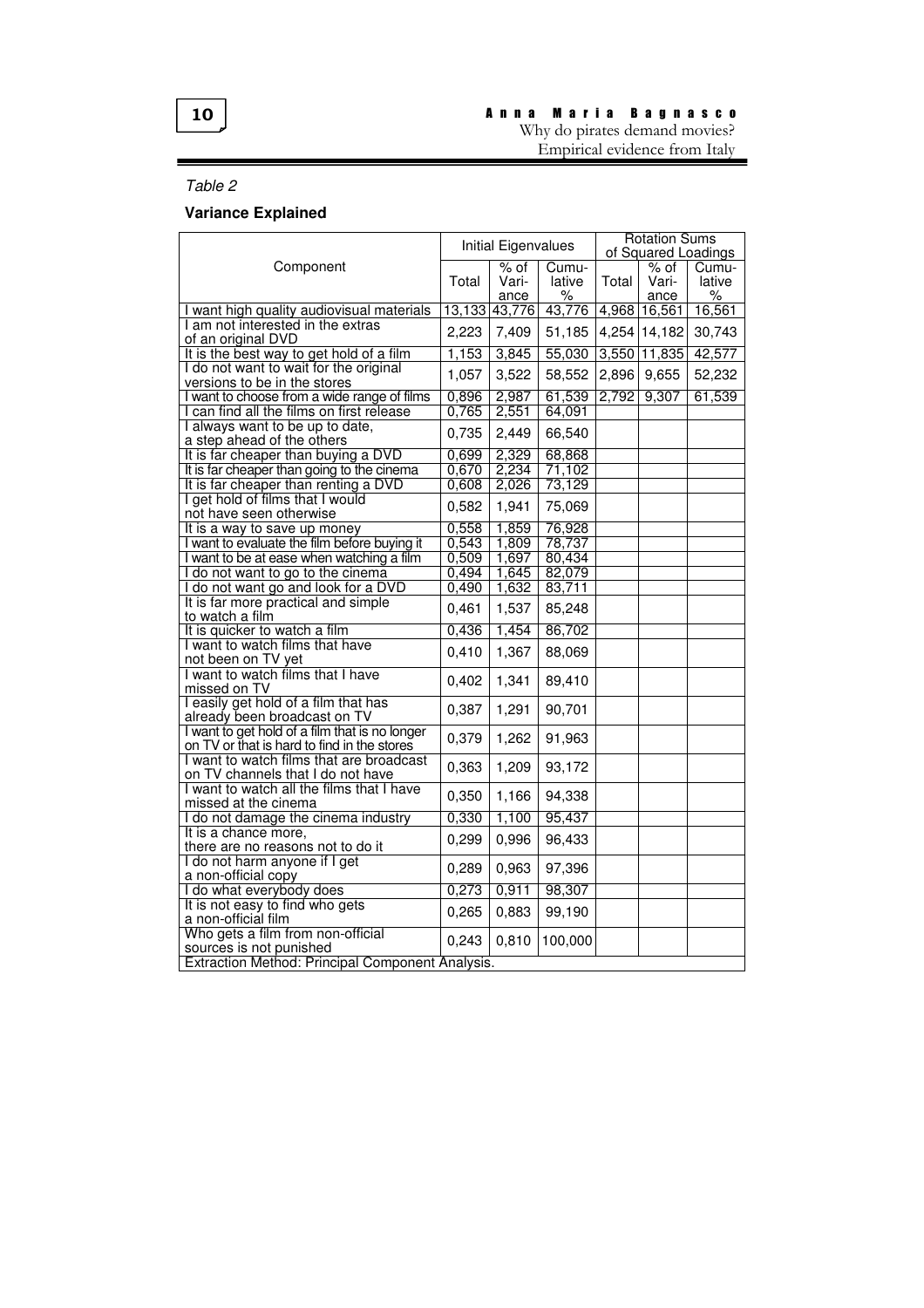## Table 3

## **Rotated Component Matrix(a)**

|                                                                                                  | Saving  | 1st showing /<br>up-to-date | Cult  | Laziness | Innocence<br>(underesti-<br>mation) |
|--------------------------------------------------------------------------------------------------|---------|-----------------------------|-------|----------|-------------------------------------|
| 1. I want some high quality<br>audiovisual material                                              | 0, 16   | 0,51                        | 0,06  | 0,30     | 0,27                                |
| 2.I am not interested in the ex-<br>tras of an original DVD                                      | 0,34    | 0,02                        | 0,12  | 0,27     | 0,46                                |
| 3. It is the best way to get a film                                                              | 0,42    | 0,54                        | 0,21  | 0,22     | 0,21                                |
| 4. I do not want to wait for the<br>original versions to be in stores                            | 0,32    | 0,57                        | 0,35  | 0,22     | 0,07                                |
| 5. I want to choose from a wide<br>range of films                                                | 0,28    | 0,60                        | 0,37  | 0,22     | 0,18                                |
| 6. I can find all the films on first<br>release                                                  | 0,45    | 0,62                        | 0,21  | 0,17     | 0,14                                |
| 7. I always want to be up to date,<br>a step ahead of the others                                 | 0,16    | 0,71                        | 0,22  | 0,20     | 0,26                                |
| 8. It is far cheaper than buying<br>a DVD                                                        | 0,83    | 0, 13                       | 0, 13 | 0,10     | 0,07                                |
| 9. It is far cheaper than going<br>to the cinema                                                 | 0,78    | 0,20                        | 0,11  | 0,20     | 0,09                                |
| 10. It is far cheaper than rent-<br>ing a DVD                                                    | 0,75    | 0,09                        | 0,17  | 0,21     | 0,11                                |
| 11. I get hold of films that I<br>would not have seen otherwise                                  | 0,46    | 0,21                        | 0,44  | 0,25     | 0,23                                |
| 12. It is a way to save up money                                                                 | 0,82    | 0,20                        | 0,10  | 0,05     | 0,16                                |
| 13. I want to evaluate the film<br>before buying it                                              | $-0,11$ | 0,55                        | 0,32  | 0,14     | 0,39                                |
| 14. I want to be at ease when<br>watching a film                                                 | 0,33    | 0,20                        | 0,20  | 0,71     | 0,05                                |
| 15. I do not want to go to the<br>cinema                                                         | 0, 19   | 0,26                        | 0, 13 | 0,7      | 0,23                                |
| 16. I do not want to go and<br>look for a DVD                                                    | 0, 16   | 0,31                        | 0,29  | 0,63     | 0,21                                |
| 17. It is far more practical and<br>simple to watch a film                                       | 0,56    | 0,28                        | 0,28  | 0,39     | 0,05                                |
| 18. It is the quickest way to<br>watch a film                                                    | 0.51    | 0,34                        | 0,21  | 0,37     | 0,06                                |
| 19. I want to watch films that<br>have not been on TV yet                                        | 0,37    | 0,54                        | 0,28  | 0,29     | 0,09                                |
| 20. I want to watch films that I<br>have missed on TV                                            | 0,11    | 0,26                        | 0,74  | 0,16     | 0,19                                |
| 21. I easily get hold of a film<br>that has already been broad-<br>cast on TV                    | 0,26    | 0,26                        | 0,62  | 0, 19    | 0,28                                |
| 22. I want to get hold of a film<br>that is no longer on TV or that<br>is hard to find in stores | 0,2     | 0,10                        | 0,75  | 0,09     | 0, 18                               |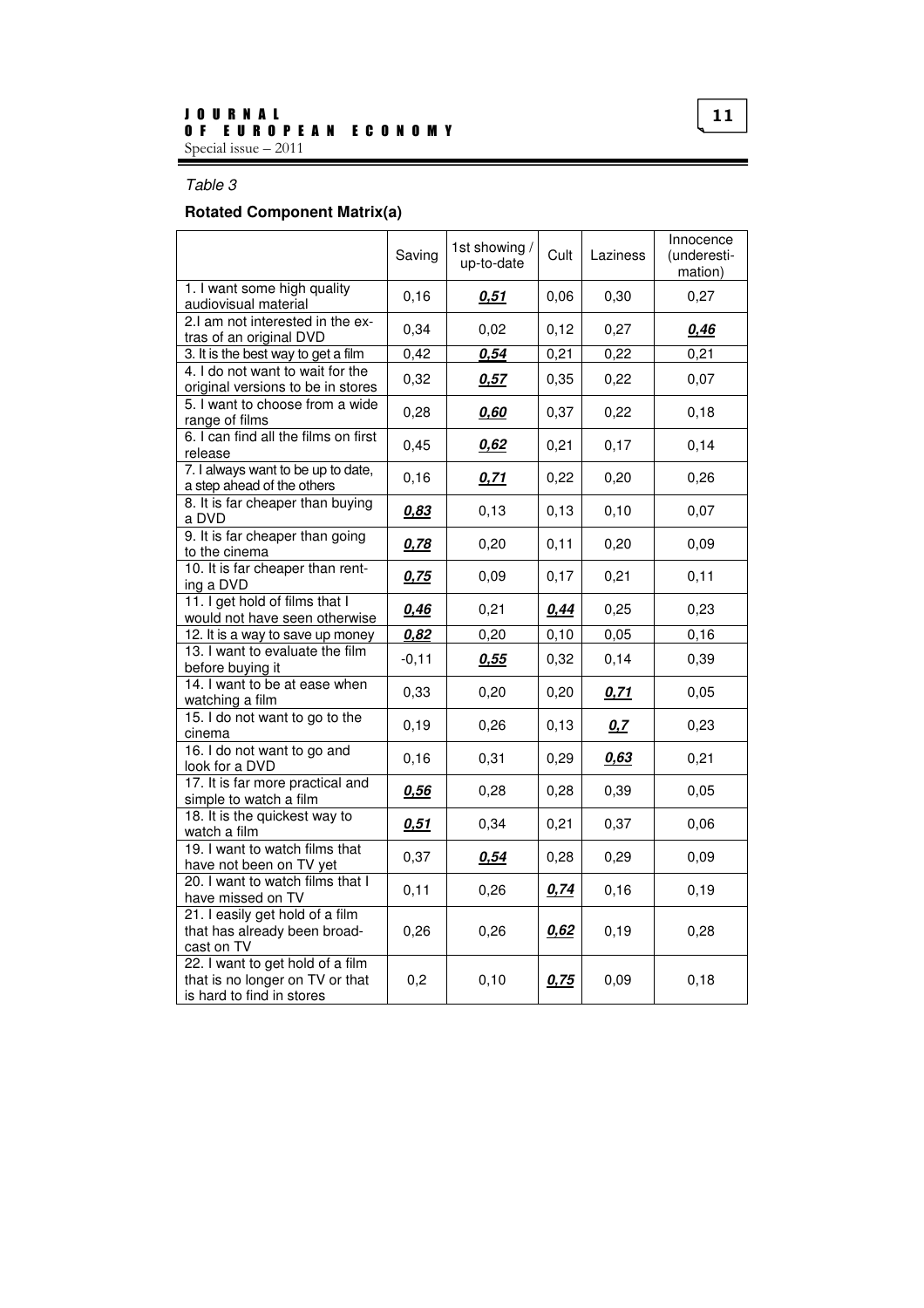#### A n n a M a r i a B a g n a s c o Why do pirates demand movies?

Empirical evidence from Italy

|                                                                                      | Saving  | 1st showing /<br>up-to-date | Cult  | Laziness | Innocence<br>(underesti-<br>mation) |
|--------------------------------------------------------------------------------------|---------|-----------------------------|-------|----------|-------------------------------------|
| 23. I want to watch films that<br>are broadcast on TV channels<br>that I do not have | 0,14    | 0,41                        | 0,57  | 0,26     | 0,18                                |
| 24. I want to watch all the films<br>that I have missed at the cinema                | 0,22    | 0.46                        | 0,56  | 0,17     | 0,13                                |
| 25. I do not damage the cin-<br>ema industry                                         | $-0.01$ | 0,10                        | 0,19  | 0,13     | 0,76                                |
| 26. It is a chance more, there<br>are no reasons not to do it                        | 0.4     | 0,18                        | 0.33  | 0,30     | 0,41                                |
| 27. I do not harm anyone if I<br>get a non-official copy                             | 0,37    | 0,17                        | 0,20  | 0,25     | 0,5                                 |
| 28. I do what everybody does                                                         | 0,30    | 0,34                        | 0, 15 | 0,47     | 0,30                                |
| 29. It is not easy to find who<br>gets a non-official film                           | 0,08    | 0,38                        | 0,28  | 0,15     | 0,54                                |
| 30. Who gets a film from non-<br>official sources is not punished                    | 0,13    | 0.35                        | 0,12  | $-0.03$  | 0,63                                |

Extraction Method: Principal Component Analysis.

Rotation Method: Varimax with Kaiser Normalization.

Rotation converged in 7 iterations.

Eight items define also the 2nd factor (up to date demand). Four of these items are connected to the need of the real time up-to-date (impatience and time to be ready, nr. 3, 4, 6, 7). They deal with products belonging to different distribution channels (cinema, home-video, TV) and are considered to be the best way to get a film. One item is about the need to have a high-quality audiovisual material (nr. 1) showing that the factor is linked not only to the time but also to the quality (therefore to the use). One item can define the phenomenon being the purchase and the use complementary (nr. 13): it refers to the typical need of the experience goods to get some information about the quality of the product.

The  $3<sup>rd</sup>$  factor (cult) is composed of six items which find out the pirates' perception of a lack of alternatives to get films that would not be available otherwise (either because no longer on TV/cinema or because never broadcast before or because are only on not available TV channels (nr. 11, 20, 21, 22, 23, 24).

The  $4<sup>th</sup>$  factor (laziness) presents three items connected to the comfortable domestic use, staying at home (nr. 14, 15, 16). While another item reveals the awareness of a justifiable behaviour as common to many other people (nr. 28).

The  $5<sup>th</sup>$  factor (innocence/underestimation) presents five relevant items: three are connected to the missing perception of the potential damages to the overall industry (nr. 25, 26, 27) and two are about the lack of punishment in case of piracy (nr. 29, 30).

12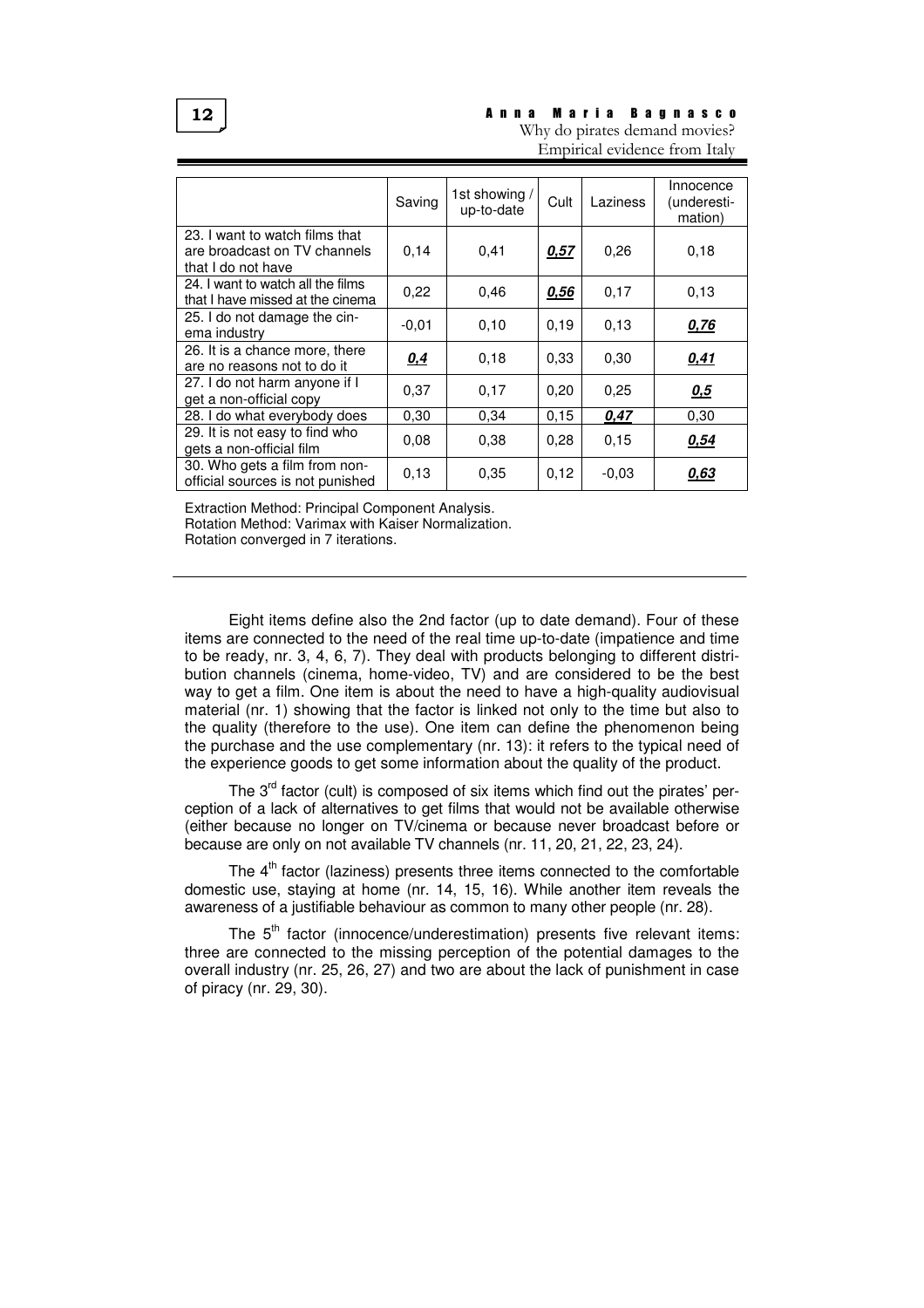A cluster analysis over the five main components has then been effected using the k-means technique offered by SPSS. The analysis has been repeated seven times varying the number of clusters (from 3 to 6). The solution giving 4 clusters has been judged the best, for the distance between the barycentres on the four-dimensional space; therefore it has been chosen and the results have been added to the data set. The four clusters are summarized in Table 4.

#### Table 4

#### **From components to cluster**

|                             | Seekers | <b>Savers</b> | Demanding | Lazv    |
|-----------------------------|---------|---------------|-----------|---------|
| Saving                      | 0,33    | 1,03          | $-0,46$   | 0,64    |
| 1st showing/ up-to-date     | $-0,20$ | $-0,64$       | 0,36      | $-0,69$ |
| Cult                        | 1,09    | $-0.20$       | 0.02      | $-1,03$ |
| Laziness                    | 0.04    | $-1.41$       | 0.05      | 0,98    |
| Innocence (underestimation) | -1,30   | 0,33          | 0,29      | $-0.11$ |
| Weights                     | 20%     | 15%           | 54%       | 11%     |

# 5. Cluster analysis results

The cluster analysis results will be given in this section. Paragraph 5.1 focuses on the clusters themselves, in terms of the most relevant aspects in order to establish the pirates' segmentation. Paragraph 5.2 aims to understand the important outcomes which have resulted from the investigation.

#### 5.1. Cluster description

We have clearly defined 4 clusters of pirates.

Cluster 1, defined as (cult) in item three, counts for 20%, the 2nd cluster, defined as (saving) in item one counts for 15%; the 3rd cluster, defined as  $(1<sup>st</sup> showing-up-to-date)$  by the 2nd factor counts for 54%, and finally the 4<sup>th</sup> cluster, defined by the  $4<sup>th</sup>$  factor (laziness), counts for 11%.

For each cluster we will describe:

- the incidence and the profile of the individuals that have purchased, downloaded, borrowed pirated films;
- the perception of the pace of the phenomenon (growth, decrease, stability);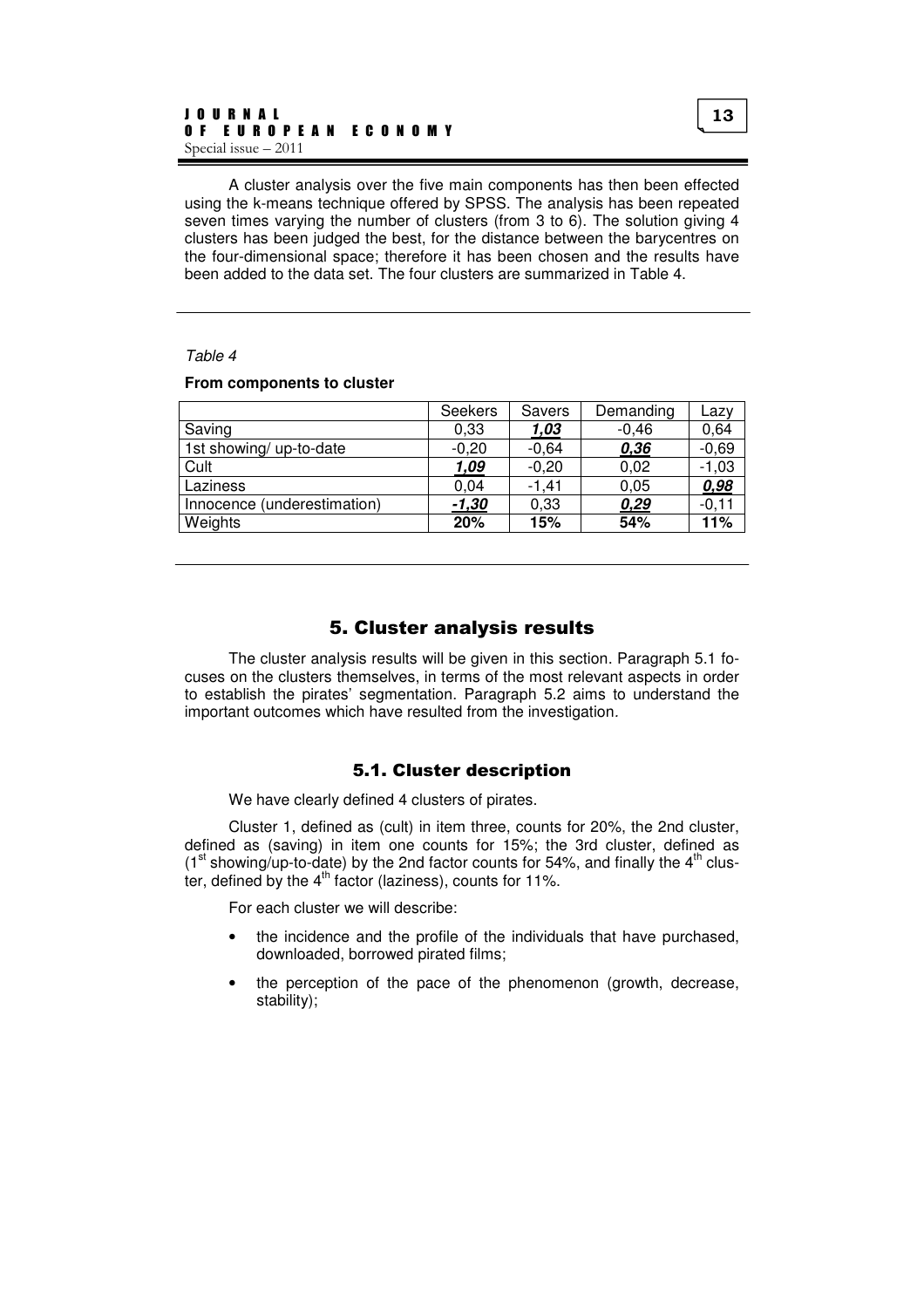- the average number of pirated films over the last 12 months, according to the different use and channels;
- the following use of the pirated film (eliminated/filed/lent);
- rationale for the different forms of piracy.

Step by step we will analyse other features relevant in order to create a segmentation (occupation, scholarship, provenience). The most relevant sociodemographics data, both for the total sample and for each cluster, are summarized in Table 5.

#### Table 5

|                              |                               |                | <b>CLUSTER</b>  |                 |                 |                 |  |
|------------------------------|-------------------------------|----------------|-----------------|-----------------|-----------------|-----------------|--|
|                              | <b>TOTAL</b><br><b>SAMPLE</b> | <b>PIRATES</b> | CL <sub>1</sub> | CL <sub>2</sub> | CL <sub>3</sub> | CL <sub>4</sub> |  |
| Base (n)*                    | 2038                          | 661            | 135             | 99              | 358             | 69              |  |
| <b>1. GENDER</b>             |                               |                |                 |                 |                 |                 |  |
| Male                         | 48                            | 52             | 55              | 55              | 50              | 50              |  |
| Female                       | $\overline{52}$               | 48             | 45              | 45              | 50              | 50              |  |
|                              |                               |                |                 |                 | <b>CLUSTER</b>  |                 |  |
| 2. AGE                       | <b>TOTAL</b><br><b>SAMPLE</b> | <b>PIRATES</b> | 1               | $\mathbf{2}$    | 3               | 4               |  |
| 15-24 y.o.                   | 14                            | 25             | 30              | 27              | 23              | 19              |  |
| 25-34 y.o.                   | 18                            | 27             | 22              | 34              | 27,6            | 22,84           |  |
| 35-44 y.o.                   | 22                            | 24             | 24              | 20              | 26,44           | 20,64           |  |
| 45-54 y.o.                   | 17                            | 13             | 15              | 11              | 13,37           | 15,71           |  |
| 55-99 y.o.                   | 29                            | 10             | 10              | 8               | 9,14            | 22,06           |  |
|                              |                               |                |                 | <b>CLUSTER</b>  |                 |                 |  |
| <b>3. GEOGRAPHICAL AREA</b>  | <b>TOTAL</b><br><b>SAMPLE</b> | <b>PIRATES</b> | $\mathbf{1}$    | $\mathbf{2}$    | 3               | 4               |  |
| North West                   | 26                            | 28             | 23              | 34              | 26              | 38              |  |
| North East                   | 19                            | 16             | 16              | 20              | 17              | 7               |  |
| Center                       | 19                            | 19             | 23              | 19              | 20              | 9               |  |
| South/Island                 | 36                            | 37             | 38              | 27              | 37              | 46              |  |
|                              |                               |                | <b>CLUSTER</b>  |                 |                 |                 |  |
| 4. CITY SIZE                 | <b>TOTAL</b><br><b>SAMPLE</b> | <b>PIRATES</b> | 1               | $\mathbf{2}$    | 3               | 4               |  |
| Up to 10.000 inh.            | 38                            | 36             | 48              | 23              | 36              | 28              |  |
| From 10.001 to 30.000 inh.   | 23                            | 25             | 19              | 26              | 25              | 33              |  |
| From 30.001 to 100.000 inh.  | 19                            | 18             | 8               | 26              | 17              | 28              |  |
| From 100.001 to 250.000 inh. | 7                             | 8              | $\overline{5}$  | 9               | $\overline{9}$  | $\mathbf{1}$    |  |
| Over 250,000 inh.            | 14                            | 14             | 19              | 16              | 12              | 10              |  |

## **Profile demographics (total sample + clusters,%)**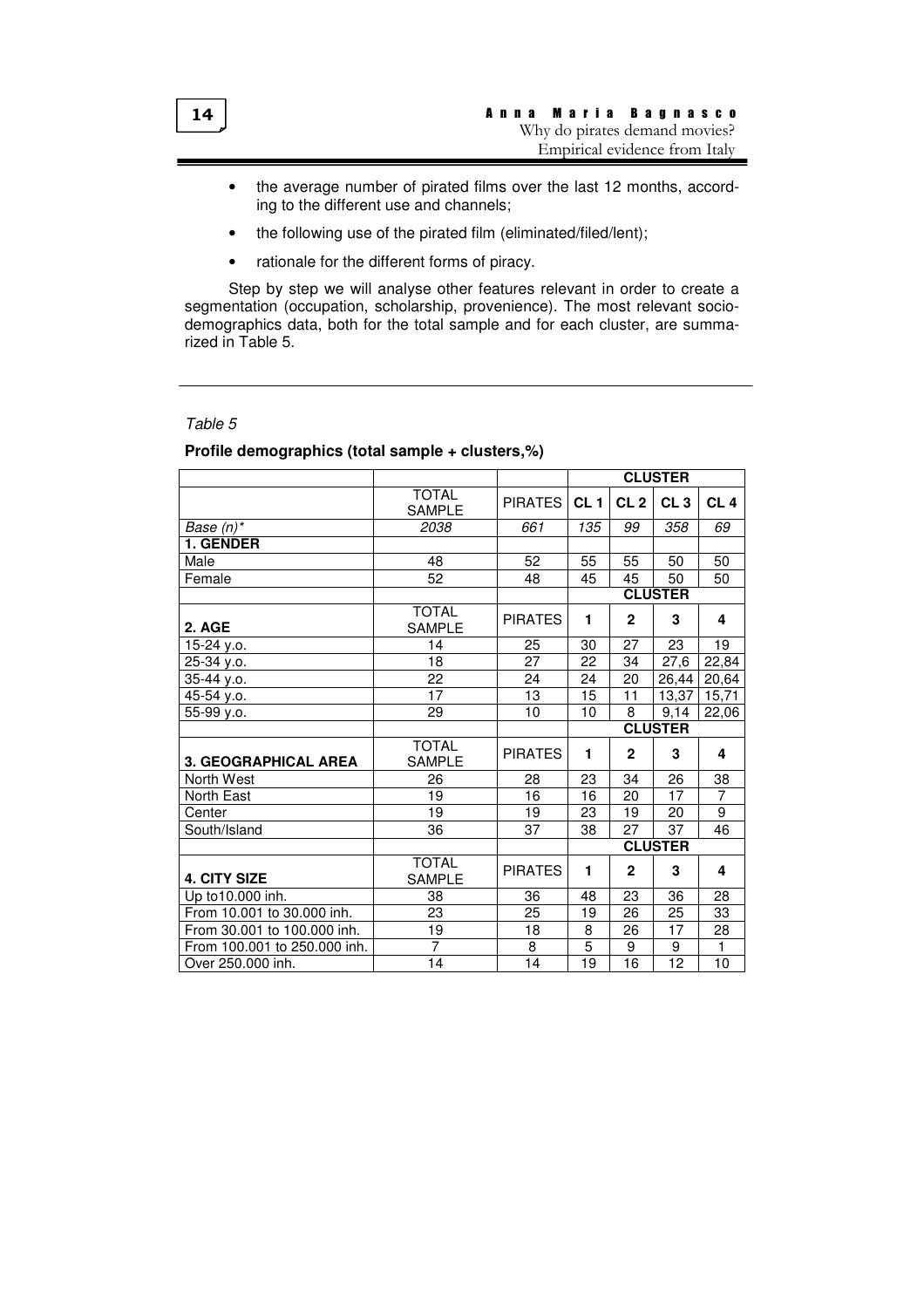|                                          |                               |                |    |              | <b>CLUSTER</b> |                |  |  |
|------------------------------------------|-------------------------------|----------------|----|--------------|----------------|----------------|--|--|
| <b>5. EDUCATION</b>                      | <b>TOTAL</b><br><b>SAMPLE</b> | <b>PIRATES</b> | 1  | $\mathbf{2}$ | 3              | 4              |  |  |
| Specialisation or master<br>after degree |                               | 1              |    | 1            | 1              | $\mathbf{0}$   |  |  |
| University                               | 7                             | 6              | 5  | 12           | 6              | 4              |  |  |
| High school                              | 3                             | 5              | 3  | 7            | 5              | $\mathfrak{p}$ |  |  |
| Secondary school                         | 43                            | 57             | 57 | 55           | 59             | 46             |  |  |
| Primary school                           | 34                            | 28             | 30 | 22,          | 27             | 37             |  |  |
| Elementary school                        | 11                            | 3              | 3  | 3            | $\mathfrak{p}$ | 10             |  |  |
| No title                                 |                               | $\mathbf{0}$   |    | 0            | $\Omega$       | 1              |  |  |
|                                          |                               |                |    |              | <b>CLUSTER</b> |                |  |  |
| <b>6. PROFESSION</b>                     | <b>TOTAL</b><br><b>SAMPLE</b> | <b>PIRATES</b> | 1  | $\mathbf{2}$ | 3              | 4              |  |  |
| <b>EMPLOYED (NET)</b>                    | 53                            | 61             | 62 | 59           | 63             | 56             |  |  |
| Full time                                | 45                            | 54             | 51 | 51           | 56             | 48             |  |  |
| Part time                                | 6                             | 7              | 10 | 8            | 6              | 8              |  |  |
| Seasonal work                            |                               | 0              | 1  | 0            | $\Omega$       |                |  |  |
| <b>NOT EMPLOYED</b>                      | 47                            | 39             | 38 | 41           | 37             | 44             |  |  |

\* The Base is the same for each feature.

 $\overline{a}$ 

#### 5.2.1. Cluster 1: Seeker

The cluster 1 is positively characterised by factor 3 (cult) and negatively by factor 5 (innocence). Indexes show a strong awareness of the piracy offence. With reference to movie piracy, a large percentage of the respondents, 73% vs. 63% (the highest percentage of all analysed clusters), are aware of the illegality of piracy and violation of copyrights protection. Indeed, the individuals in this cluster tend to get the material which they deem to be legally inaccessible otherwise; we can therefore notice that saving and comfort are not relevant. The products they seek are not merely new films available on legal channels (cinema/home-video/TV). As a matter of fact, physical piracy is under-represented in this cluster in comparison to the questioned sample, especially as far as purchasing counterfeit DVD is concerned (usually first release movies) $^8$  (see Table 6).

Unlike the questioned sample, this cluster is made of individuals that do not present any social-demographic differences as to gender and geographical area (see Table 5, nr. 1 and 3).

It is important to highlight that this cluster is over-represented in the towns with less than 10.000 inhabitants (Table 5, nr. 4). Another considerable aspect is age: individuals in the 15–24 age range are over-represented (table 5, nr. 1) and this is compatible with a low level of scholarship (22% are still students).

<sup>&</sup>lt;sup>8</sup> Street sellers only tend to have the most common and recent titlesю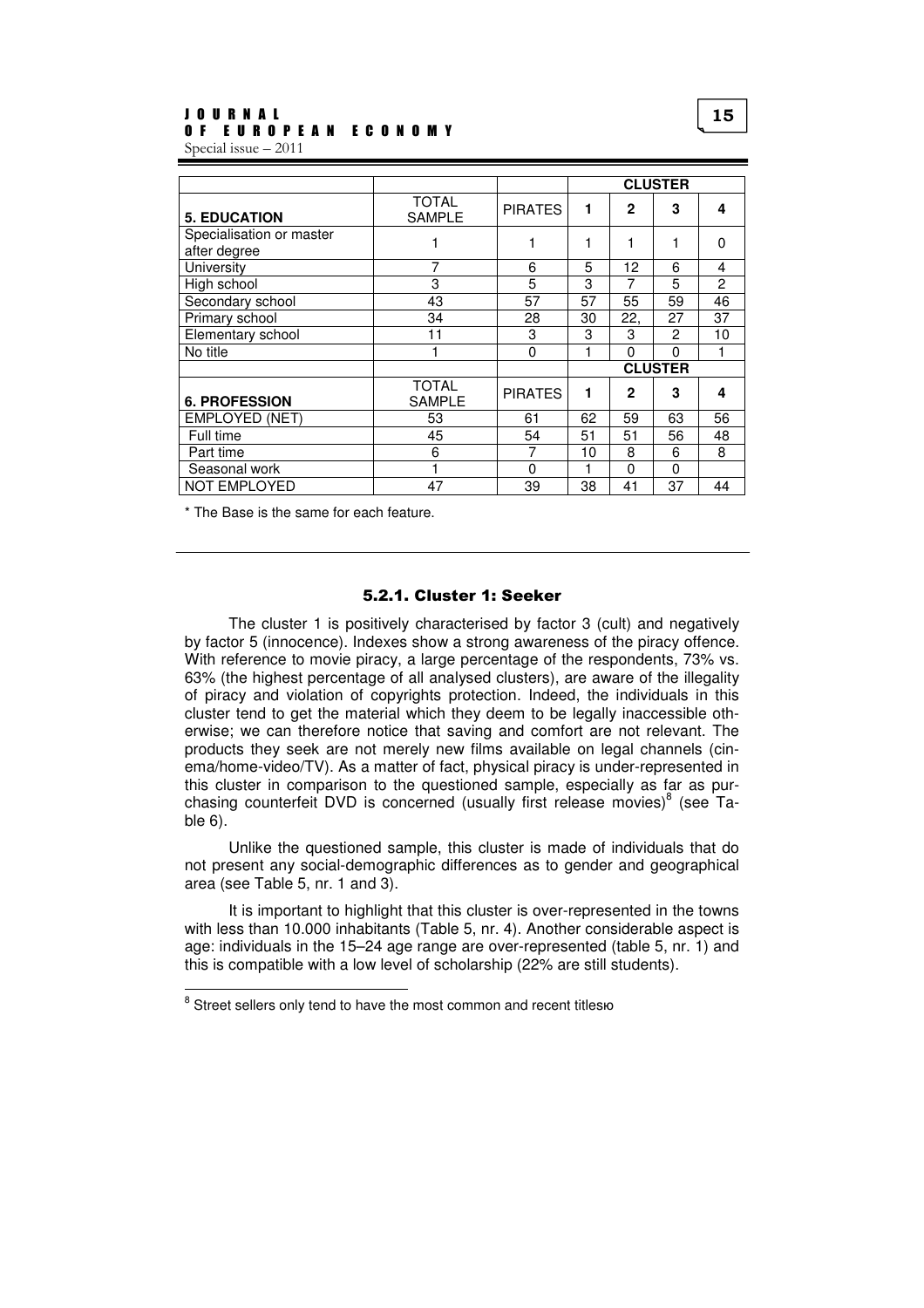

#### A n n a M a r i a B a g n a s c o Why do pirates demand movies?

Empirical evidence from Italy

#### Table 6

 $\overline{a}$ 

**Piracy incidence (%)** 

| 661 | 135 | 99 | 358 | 69                                    |
|-----|-----|----|-----|---------------------------------------|
| 83  | 82  | 86 | 82  | 82                                    |
| 52  | 43  | 49 | 56  | 55                                    |
| 46  | 35  | 46 | 50  | 45                                    |
| 24  | 26  | 12 | 26  | 30                                    |
| 64  | 63  | 67 | 64  | 59                                    |
| 26  | 26  | 16 | 29  | 21                                    |
| 24  | 25  | 29 | 25  | 10                                    |
| 14  | 12  | 13 | 16  | 3                                     |
| 48  | 46  | 49 | 48  | 47                                    |
| 75  | 81  | 80 | 70  | 84                                    |
| 68  | 67  | 70 | 64  | 83                                    |
| 50  | 58  | 55 | 44  | 59                                    |
|     |     |    |     | Pirates Seekers Savers Demanding Lazy |

These individuals have had a growing piracy trend as to digital piracy over the last 12 months and a decreasing trend as to physical piracy<sup>9</sup>.

They are generally less satisfied than the total sample regarding quality audiovisual pirated material. In detail this datum is summarized in table 7.

If they could not have accessed the pirated contents, in larger quantity compared to the total sample, they would have rented original DVDs (see Table 8).

 $^9$  The growing trend, compared to the previous year, mainly concerns downloading (26% vs. 14%), P2P (26% vs. 21%) receiving and viewing non-official contents (respectively18% vs. 14% and 14% vs. 9%). The reason of this trend, in comparison to the total sample, is due to the higher availability of films (even if unknown) and to some recent technologies' availability: the individuals of the cluster have indeed found out new systems to pirate. As far as technologies are concerned, these people, in larger quantity than the total sample, have the Internet connection at home, (80% vs. 75%). In detail they have broadband ADSL (81% vs. 77%), fibre (6% vs. 4%) connections, and they are also more aware of the kind they have at home. That is why those who do not have any Internet connection are penalized (20% vs. 25%). Besides, they know other people that pirate and with whom they exchange the products that they have obtained. The aspect of the convenience of piracy is not relevant according to the questioned sample.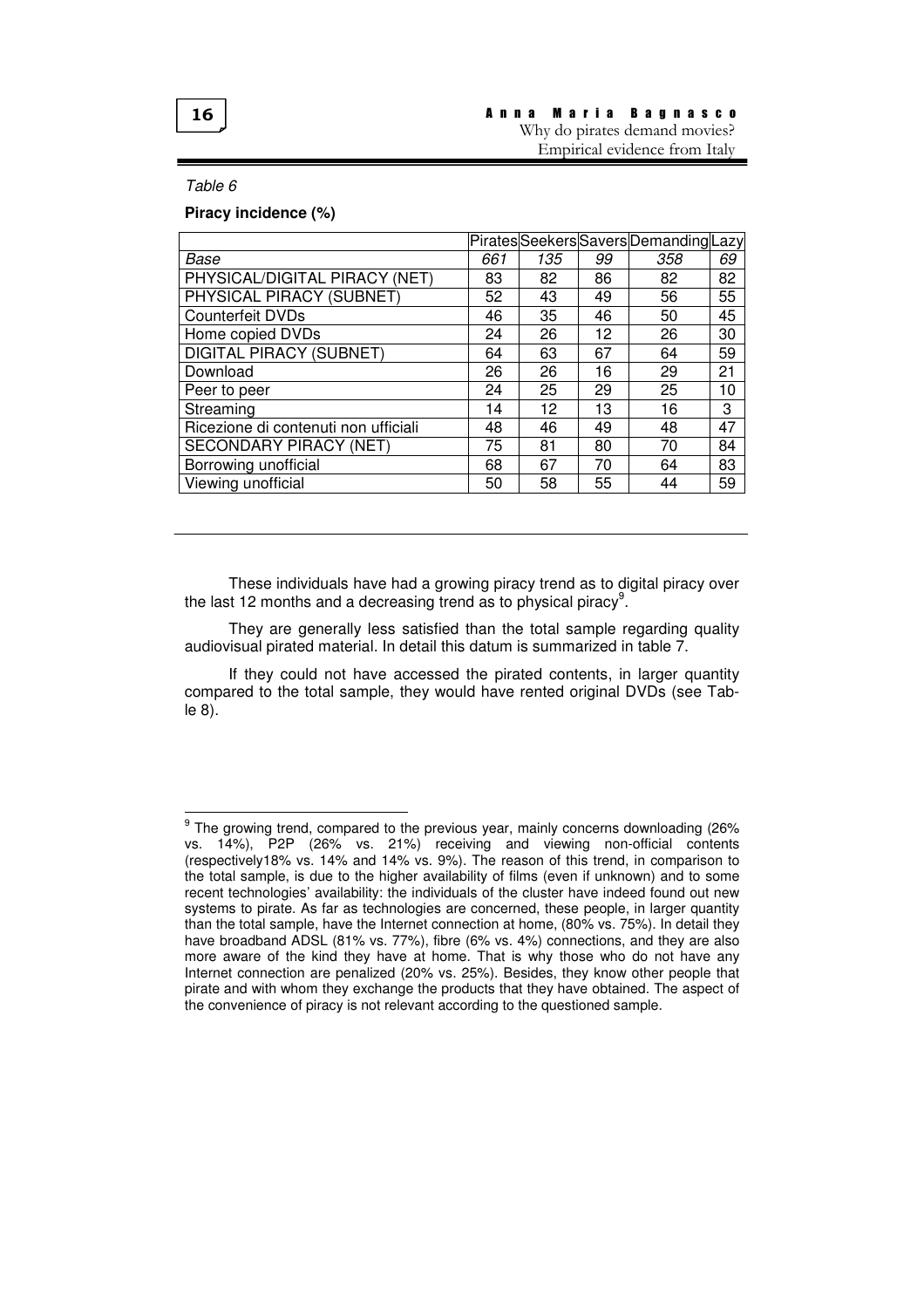#### Table 7

#### **Quality pirated movie satisfaction (total sample + cluster,%)**

|                           |     |     |    | Pirates   Seekers   Savers   Demanding | Lazy |
|---------------------------|-----|-----|----|----------------------------------------|------|
| Base                      | 661 | 135 | 99 | 358                                    | 69   |
| <b>TOP TWO BOXES</b>      | 36  | 29  | 28 | 42                                     | 17   |
| (5) Extremely satisfying  |     |     |    | 10                                     |      |
| (4) Very satisfying       | 28  | 25  | 21 | 32                                     | 13   |
| (3) Quite satisfying      | 47  | 53  | 48 | 42                                     | 65   |
| (2) Little satisfying     | 14  | 15  | 21 | 12                                     | 17   |
| (1) Not satisfying at all | 3   | 3   | ຊ  | 3                                      |      |

#### Table 8

#### **How would you have viewed movie if not seen unofficial copy? (%)**

|                                  | <b>Pirates</b> | Seekers  | Savers I | Demanding | Lazy |
|----------------------------------|----------------|----------|----------|-----------|------|
| Base                             | 661            | 135      | 99       | 358       | 69   |
| In the cinema                    | 21             | 16       | 16       | 27        | 5    |
| Rented DVD                       | 16             | 22       | 14       | 16        | 7    |
| Bought official DVD (at release) | 2              | 4        | 2        | 2         | 0    |
| Bought official DVD (later)      | 3              | 5        | 3        | 3         | 0    |
| <b>Borrowed DVD</b>              | 8              | 9        | 6        | 9         | 4    |
| Viewed DVD someone               | 4              | 4        | 6        | 4         | 5    |
| else bought etc.                 |                |          |          |           |      |
| Pay per view TV                  | 0              |          | ∩        | 0         |      |
| Satellite TV/digital cable       | 2              | 2        | 4        | 2         |      |
| TV on-demand                     | ∩              | 0        | ∩        | 0         | 0    |
| Downloaded from official site    |                | $\Omega$ | 0        |           | 0    |
| Free TV                          | 12             | 15       | 13       | 10        | 19   |
| Wouldn't have watched            | 30             | 22       | 36       | 26        | 57   |

What do they do with the pirated material? They usually lend or exchange it with other people<sup>10</sup>. Their level of legal consumption of films is on average with the sample $^{11}$  (see Table 9).

 $10$  65% vs. 57% and 25% vs. 20%.

<sup>&</sup>lt;sup>11</sup> On average, in the last 12 months 71% have gone to the cinema 7 times; 52% have rented original DVDs 12 times; 39% have bought original DVDs 4 times and have downloaded movies official copies 4 times.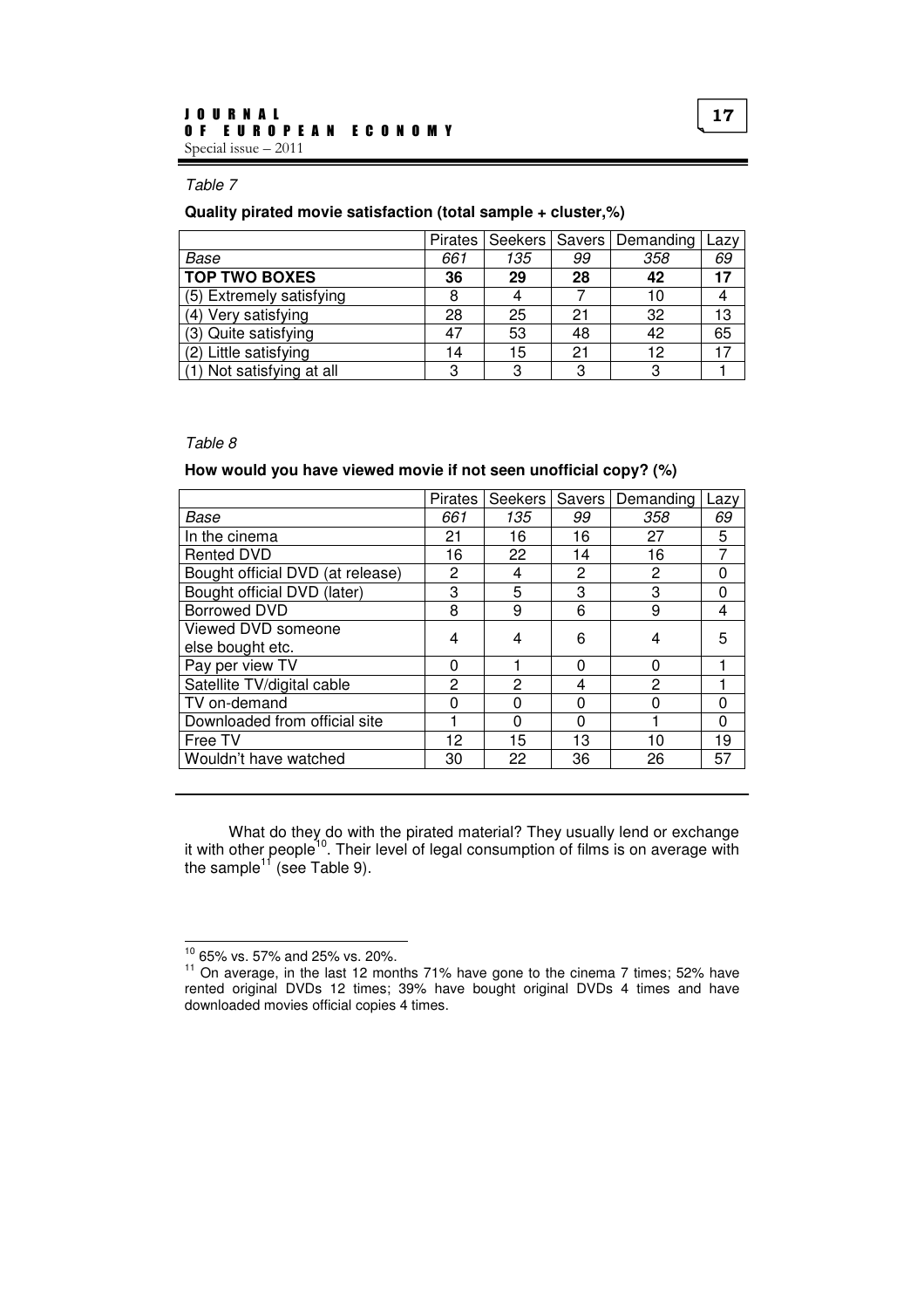#### Table 9

#### **Movie legal consumption (%)**

| LAST TWELVE MOUNTHS (AT LEAST ONCE)            | <b>TOTAL</b> | cl. 1 | cl. 2 | cl.3 | cl. 4 |
|------------------------------------------------|--------------|-------|-------|------|-------|
| Base: Total interviewed                        | 661          | 135   | 99    | 358  | 69    |
| In the cinema                                  | 74,3         | 71,0  | 81,4  | 80,2 | 40,0  |
| <b>Rented official DVDs</b>                    | 53,2         | 51,5  | 50,8  | 55,9 | 46,3  |
| Bought official DVDs both in shops and on-line | 47,7         | 38,9  | 51,5  | 52,0 | 36,6  |
| Borrowed/gift official DVD                     | 59,1         | 54,1  | 66,6  | 58,4 | 61,8  |
| Viewed official DVDs or official               |              |       |       |      |       |
| downloads (of movies) someone else bought,     | 31,4         | 32,6  | 31,4  | 28,8 | 42,5  |
| rented, downloaded, borrowed                   |              |       |       |      |       |
| Paid download from official site               | 17,1         | 15,4  | 12,9  | 19,1 | 15,7  |
| Viewed official copies directly on a website   | 16,6         | 23,1  | 10,8  | 16,4 | 13,1  |
|                                                |              |       |       |      |       |

So, the individuals inside the first cluster get hold of movies which they wouldn't buy otherwise because these titles are not available or they simply aren't able to get hold of by legal alternative sources. Indeed, the most part of the pirated movies are not recent titles and piracy is perceived as the only way to view them.

Moreover, they live in towns of small size, where the movie supply is scarce, even in the theatres, especially if they are not seeking first viewing movies or recent titles (at least even renting them). The individuals inside this cluster are really aware of the illegality of movie piracy and moreover they indicated that they would have viewed the material through various paid formats (i.e. cinema, DVD sales, DVD rentals, downloads etc.), if available (Table 7). Yet, they are not satisfied with pirated movie quality either.

These individuals are also very aware of the high availability of the range of titles by illegal means: so this cluster perceives the illegal supply as wider than the legal one. They also have an explorative attitude that they can easily satisfy by illegal means. In fact, these individuals declare that through piracy, they discovered new interesting movies (not necessarily recent titles) that they would not have known nor seen, rented or purchased otherwise.

## 5.2.2 Cluster 2: Savers

Cluster 2 is positively characterised by factor one (saving) and negatively by factors four (laziness) and two (up to date): indexes show a level of awareness of the piracy offence which is in line with the total sample. The individuals belonging to this cluster, aligned with the total of pirates, get hold of both the first

## 18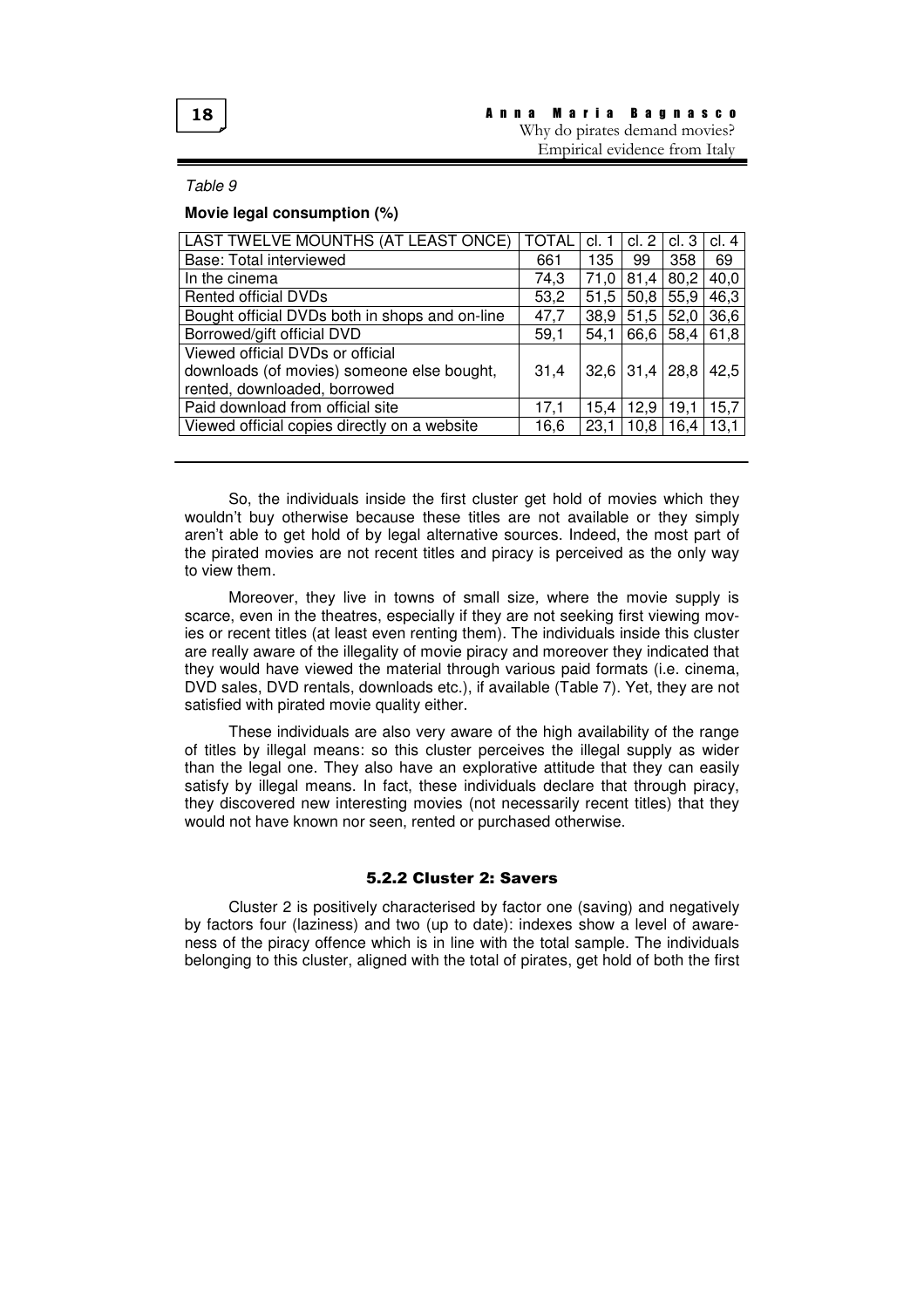release material (still on or just out of programme schedule) and the material which is already available on DVD. The most used channels are digital piracy<sup>12</sup>.

This cluster, compared to the questioned sample, does not present any social-demographic differences as to gender (Table 5, nr.1). It is important to highlight that this cluster is over-represented in the North (table 5, nr. 3); also the middle-sized towns (from 30.000 to 250.000 inhabitants, Table 5 nr. 4) are overrepresented. Another relevant aspect is age: this cluster is younger than the sample presenting a middle-high level of scholarship; lower levels are underrepresented (Table 5, nr. 5).

We can find two different piracy trends in this cluster on the basis of the last 12 months: some (16%) pirate more, while others (21%) have the opposite decreasing behaviour.

The positive trend of piracy is due to the higher acquisition of technical skills (strengthening of the line) and to a higher interaction with friends and acquaintances (51% vs. 31%).

On the contrary, the negative trend is mainly due to the lack of quality among pirated films<sup>13</sup> .

In this cluster, we notice a rising and overall dissatisfaction about the quality of the audiovisual pirated material (Table 7).

If they could not have accessed the pirated contents, the individuals belonging to cluster 2 would not have seen it (in line with the total sample) and would have gone to the cinema less compared to the total sample.

The usage of the pirated material principally belongs to the users that file it or, less commonly, share it with others.

The most represented legal consumptions are, against all predictions, cinema<sup>14</sup> and, in line with the profile, lending/offering original DVDs as gift<sup>15</sup>.

The profile of pirates in the cluster 2 is characterized by costs and time saving motives, along with the consciousness of the high availability of movies by illegal means.

 $12$  Especially P2P (29% vs. 24%) and secondary piracy, 80% vs. 75% (especially viewing non-official contents). Downloading and physical piracy (especially copying DVDs at home) are less incident on this cluster, respectively 16% vs. 26% 12% vs. 24%.

We can especially identify a strong negative trend concerning physical piracy, mainly caused by the decrease of counterfeit DVD purchases (- 36%). At the same time, we can register a slight increase of secondary piracy and a stable level as far as digital piracy is concerned. The stability of the latter is due to two opposite paces: a positive one, which is the increase of P2P and the reception of non-official DVDs and contents and a negative one represented by the activity of downloading and streaming.

 $<sup>4</sup>$  81% vs. 74% declare they have gone 6 times on average in the last 12 months.</sup>

<sup>15</sup> 67% vs. 59% 4 times on average in the last 12 months.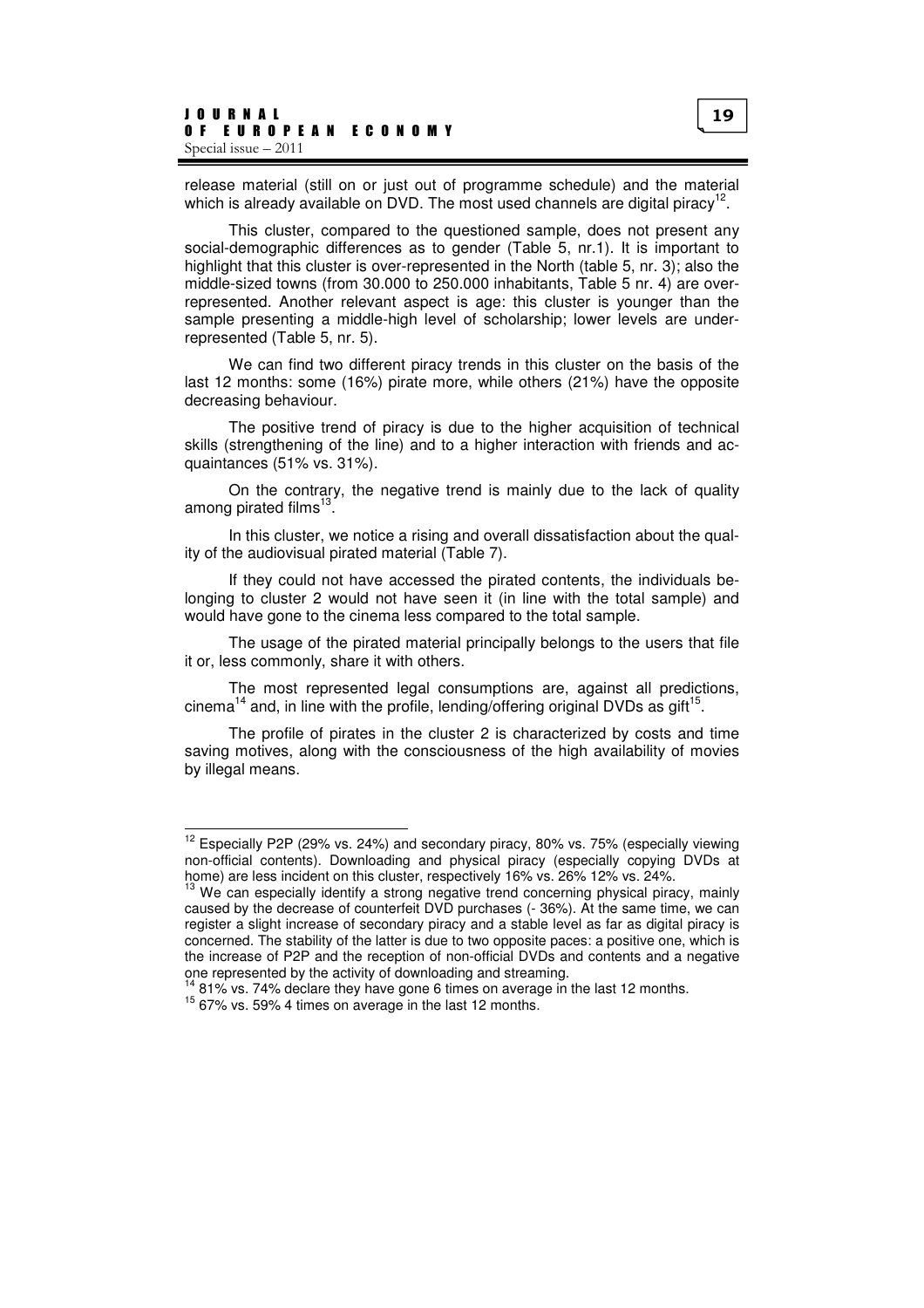Costs saving motives play the major role in the explanation of the individual extent of movie piracy: illegal movie copies enable consumers to save money in comparison with consuming the same movie through commercial and legal channels<sup>16</sup>.

A substantial number of respondents also indicated that, in the absence of piracy, they would have viewed the material through means that do not necessarily involve payment (e.g. borrowing DVDs).

Overall, some viewers of pirated films indicated that they would not view the material at all if it was unavailable in unauthorized forms (Table 8).

Nevertheless, these individuals show that they are interested in movies: they would like to view good quality movies and, in their legal consumption, they choose to go to the cinema. The information could be useful to understand if and how it is possible to change their piracy behaviour.

# 5.2.3 Cluster 3: Demanding

This cluster contains 54% of the total respondents, representing the largest proportion of the respondents. Clearly this cluster is the most crucial group to target for combating movie piracy.

Cluster 3 is positively characterised by factor two (up to date) and by factor five (innocence), while presents a negative factor one which means that it does not have any time and/or money saving reasons. The pirated material does not result to be available in Italian cinemas yet, in larger quantity compared to the total of pirates (13% vs. 9%). Another important aspect to be underlined is that these individuals illegally get films which are already available on DVD, in less quantity compared to the total sample (37% vs. 39%).

This cluster, compared to the questioned sample, does not present any social-demographic differences as to gender, age and geographical area (Table 5).

The high rate of scholarship and the most represented occupations (many freelancers) probably involve high social classes.

People belonging to this cluster have diminished every kind of piracy in the last 12 months, except P2P and streaming (where we register a light positive pace).

Compared to the total sample, they are generally more satisfied with the quality of the audiovisual pirated material (Table 7)**.** 

If they could not have accessed the pirated contents, these people would have gone to the cinema; besides, in larger quantity than the total sample, they

20

 $16$  Indeed, they don't buy counterfeit DVDs either (0% is the percentage of those who have increased the purchase of counterfeit DVDs in the last 12 months).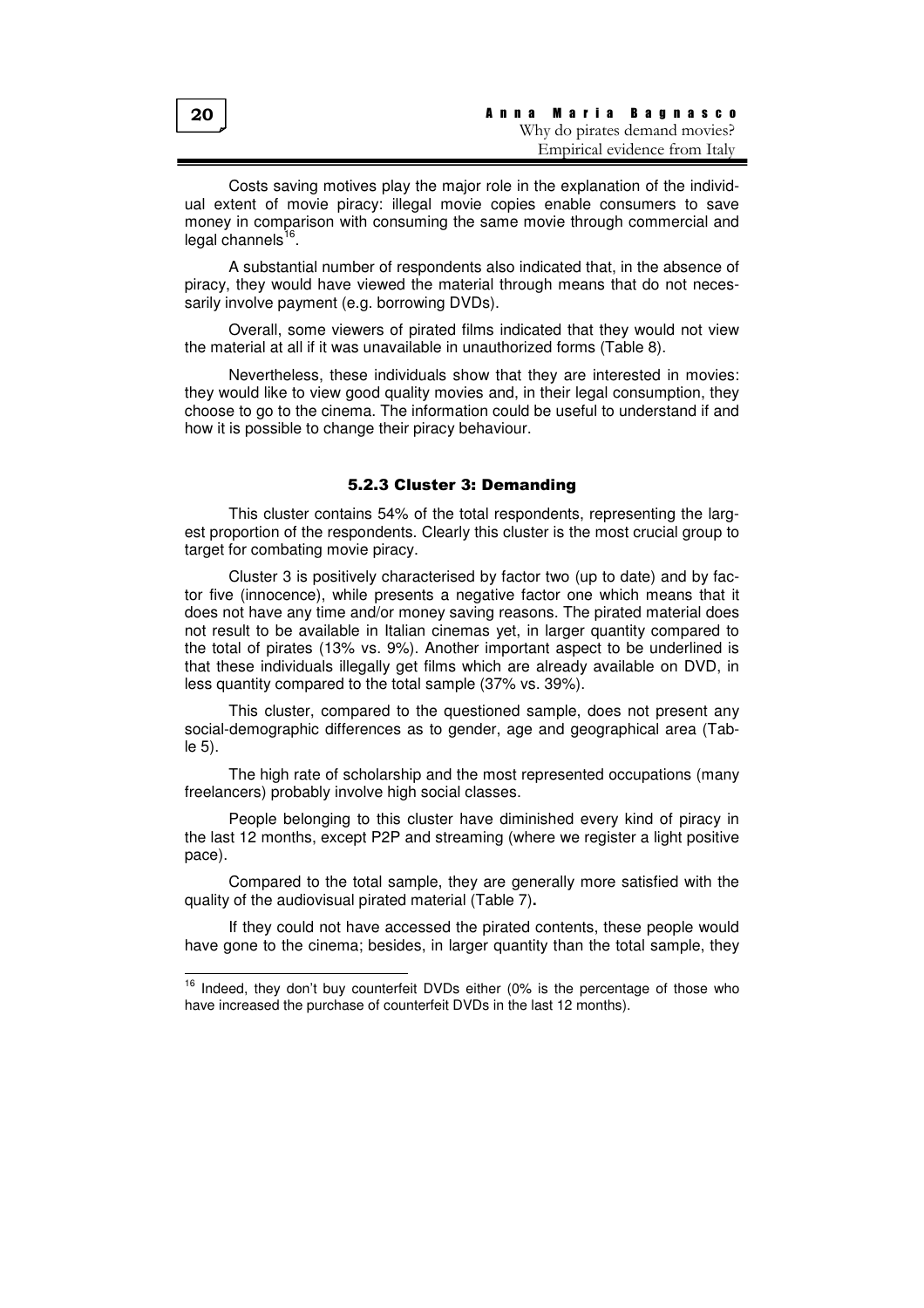would have waited for the film to be available or would have paid to download or watch it from official sources (Table 8).

What do they do with the pirated material?

They usually lend or exchange it with other people (in line with the total sample).

The individuals belonging to this cluster show rather high level of film legal consumption<sup>17</sup>.

In this cluster the individuals have an attitude for demanding a prompt availability of movies; moreover they are asking for a good quality of movies they want to view. Specifically, the survey results and analyses clearly show that the consumers in the third cluster are willing to pay for legal movie versions. These consumers would like to be able to access genuine products but they can't get hold of movies they want to see in the legal marketplace. Therefore, they get hold of films that they wouldn't buy otherwise. Because of the non-legal prompt availability of the movies they would like to see, they pirate without the perception to have a negative impact on the film industry<sup>18</sup> They could justify their behaviour as both the physical and online legal distribution channels aren't able to satisfy their movie demand: indeed, some of the movies they pirate not only are not available yet at theatres or by other legal means, but they don't know if they will ever be.

Moreover, about what they would have done if they could not have accessed such pirated materials, respondents indicated they would have viewed material in a cinema, through DVD rental or sale, paid for TV broadcasts, digitally and through various other paid formats of legal media.

Otherwise, by their scholarship level and kind of occupation (many freelancers), it is possible to infer that they have a high-income level on average. Their levels of legal consumption confirm this remark and, in turn, it is a confirmation of their real willingness to pay.

In this cluster the individuals declare that watching pirated movies is a way to sample the movie<sup>19</sup>: so piracy can also increase their demand for films. Although in the economic literature has already been argued that sampling is probably limited for movie piracy, according to these individuals, sometimes piracy allows them to sample a product such as a first release movie. This possibility may encourage the consumers both to see the movie on the big screen («sampling effect») and to spread the word, which induces others to watch it: so there is still a case for «positive informational externalities» through positive word-of-mouth.

 $17$  On average 80% vs. 74% declare they have gone to the cinema 7 times at least in the last 12 months, 56% vs. 53% have rented original DVDs 6 times, 19% vs. 17% have downloaded official copies directly from a website 4 times.

<sup>&</sup>lt;sup>18</sup> «I don't really harm movie industry», 41% vs. 32%.

<sup>&</sup>lt;sup>19</sup> «I want to evaluate a film before buying it», 45% vs. 33%.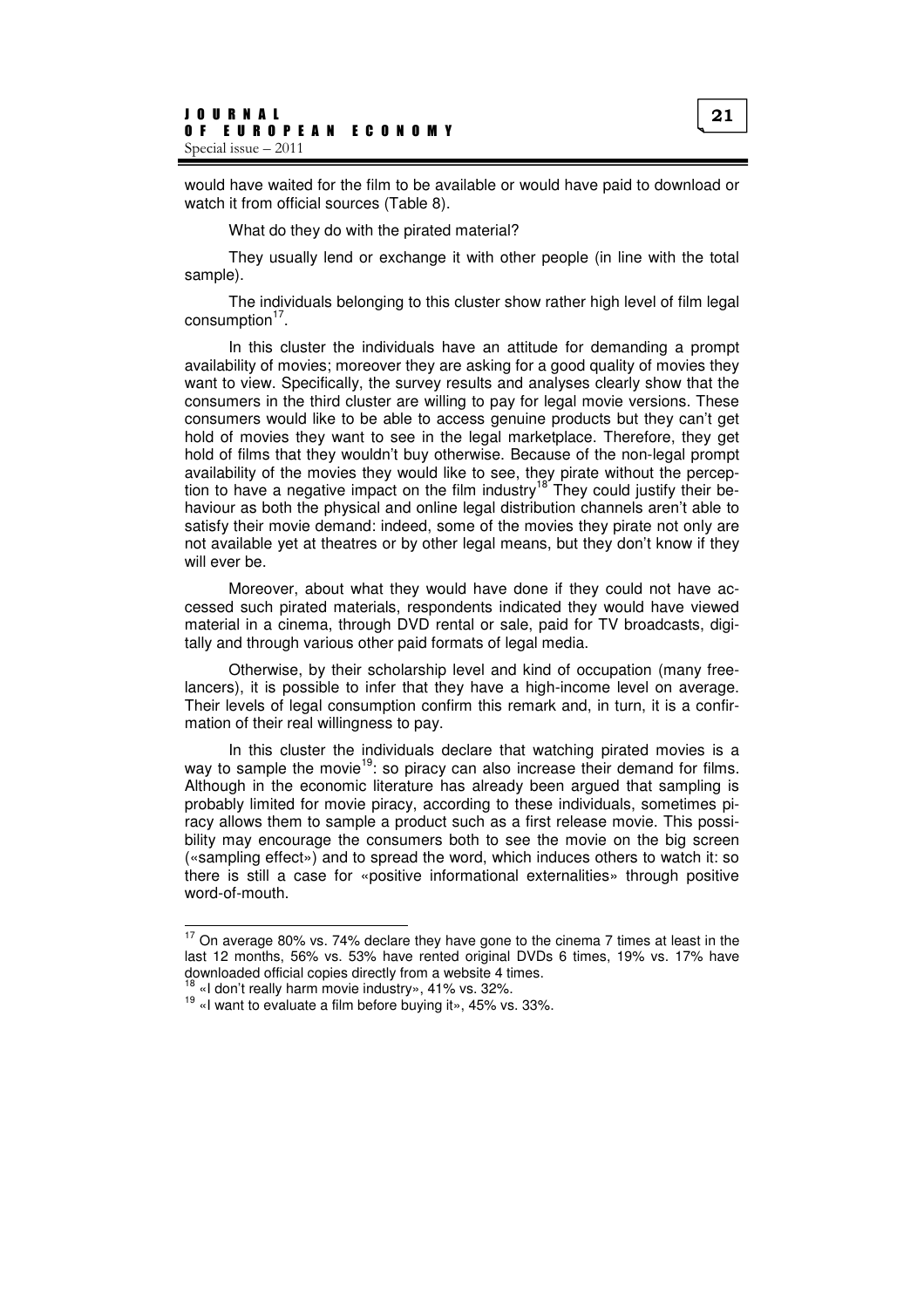## 5.2.4 Cluster 4: Lazy

This cluster is positively characterised by factor four (laziness) and one (saving time/money) and, negatively, by factor three (cult) and two (up to date).

According to social-demographic variables, in this cluster we notice a high presence of over 55 years old people and a low presence of the young. Geographically, South and Islands and North-West are most represented; small and middles-sized towns are over-represented.

Here we find a strong presence of low level of scholarship, housewives, retired people, workers.

People belonging to this cluster have had a decreasing piracy trend in the last 12 months, as for every kind of piracy. The reasons are mainly connected to the difficulty to find the material that others have pirated; therefore they tend to use free TVs. In this cluster there is a very high consumption of home-copied DVDs (physical piracy) and secondary piracy, especially borrowing/receiving non-original DVDs.

P2P, streaming and download are under-represented compared to the pirate total sample. Besides, we register a high concentration of people without the Internet access (39% vs. 25%). The «lazy» generally use first release films, but they appear to be far more unaware of the material they are using. <sup>20</sup>

According to our data survey, in this cluster there are people who mainly obtain pirated movies from physical exchanges: they are not involved in piracy and don't have a real attitude to piracy. This negative behaviour is also shown by the strong unawareness of the illegality of the piracy offence (53% vs. 37%).

If they had not accessed the pirated material, they would not have seen the film, or they would have waited for the film to be available on free TVs. Not very much represented compared to the total sample are those who would have gone to the cinema and rented original DVDs. They are generally quite satisfied with the quality of the audiovisual pirated material (Table 7).

What do they do with the pirated material?

They keep it and they file it, whereas all the other behaviours are underrepresented compared to the total sample.

Individuals from cluster 4 show the lowest level of film legal consumption: only 40% vs. 74% have gone to the cinema at least one in the last 12 months. The only legal consumptions that give high percentages in this cluster are borrowing or receiving original DVDs as gift and viewing original DVDs or official

<sup>&</sup>lt;sup>20</sup> When they were asked «Was the last film that you have seen still at the cinemas or just out of programme schedules? Or was it an old film, already available on DVD?» 7% vs. 5% answered, «I don't know».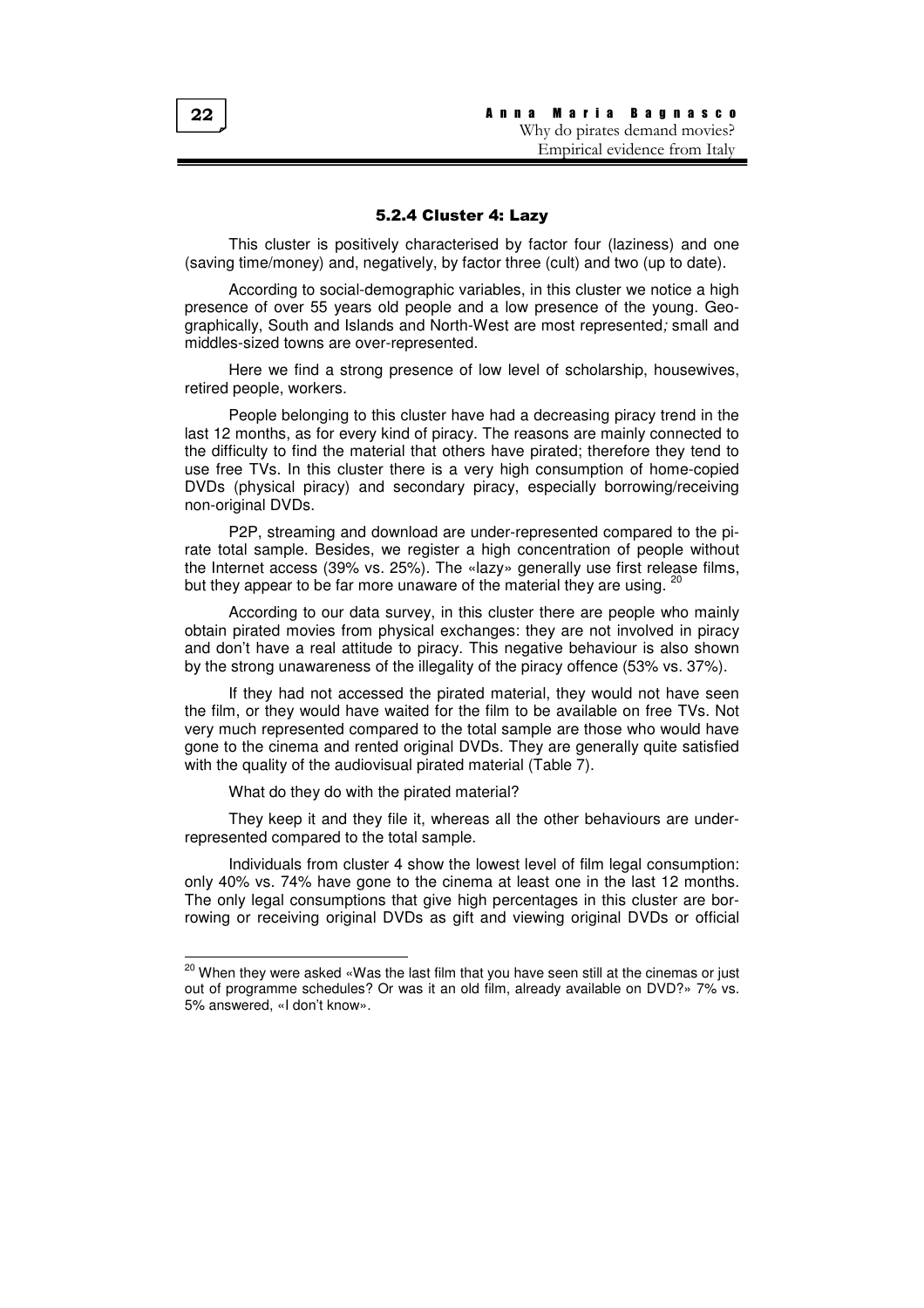downloads of films/TV series that somebody else had bought, rented, downloaded, borrowed<sup>21</sup>

The individuals in the fourth cluster show a very passive behaviour toward piracy. For these individuals all those aspects that preview an active attitude both in the activity of access and in that of post-vision of the pirated contents are strongly turned out as absentees or under-represented.

Moreover, neither are they aware if the pirated movies they view are first viewing, recent titles still available at the theatres or in DVD shops: so they don't really show to have a strong taste (and interest) for audiovisual products.

They simply view the movies that they can obtain by others: indeed they have a main «starring role» in secondary piracy, borrowing or viewing an illegal copy – as opposed to making or buying one. So individuals from cluster 4 are representative of a «drop down» piracy attitude. Even in their legal movie consumption, these individuals show to be second-hand users: their film consumption (legal or illegal) always includes intermediation and/or the intervention of other people.

Moreover they justify their behaviour because they are confident that piracy is so prevalent that it has become «socially acceptable» (all people do it: why not?).

Furthermore, illegal copies enhance consumer's mobility: the individuals in this cluster prefer staying at home instead of leaving home to go to the cinema or to rent the movie.

These individuals indicated that they would not view the material at all if it was unavailable in an unauthorized form: these users simply would «drop out of the market» for AV material if it was not available in its pirated forms.

# 6. Results discussion and conclusions

As far ad the analysis, we can find some similarities among the cluster 1 and 3 and the cluster 2 and 4, even if pirates' attitudes and motivations among the four clusters are different.

Indeed, data reveal that the individuals of cluster 1 and 3 would never pirate regardless of the availability of a legal alternative source. Nevertheless, they don't get hold of movies they want to see. Specifically, individuals who are in the cluster 1 get even hold of old (or not recent) movies, surely not easily available in video rental shops, even for their physical constraints.

 $21$  Respectively 62% vs. 59% 6 times on average in the last 12 months and 42,5% vs. 31% 9 times on average in the last 12months.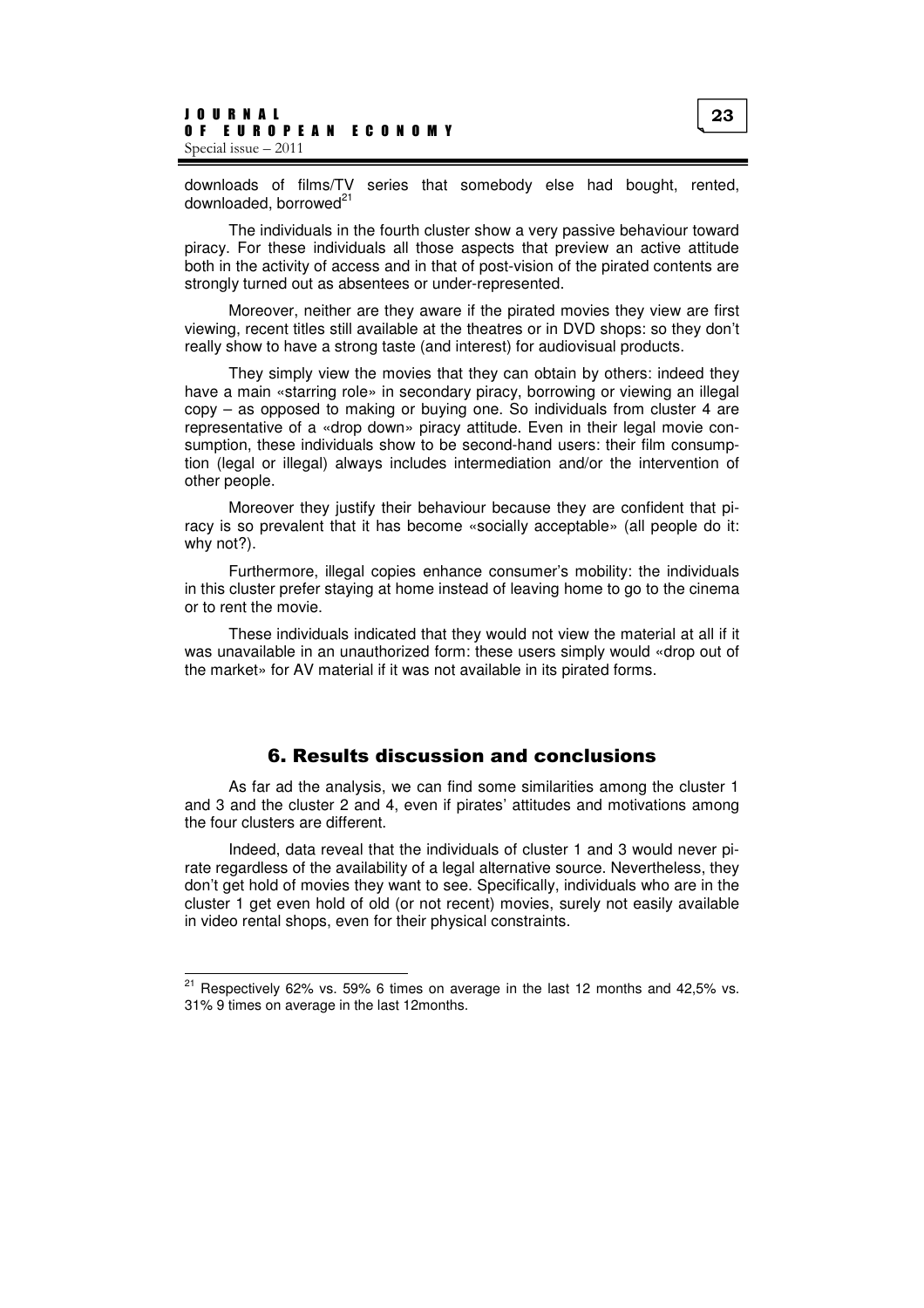Though online services carry far more inventory than traditional retailers, the world of abundance, theoretically allowed by the on line distribution systems (Anderson, 2004), so far, has been more illegal than legal, at least in the common perception.

These results confirm the hypothesis that the current online distribution systems do not succeed in reaching the audience and providing a legal alternative for the movies that are illegally (but effectively) distributed on the Internet. Indeed, the illegal channel is characterized by high and prompt availability, size of available titles, easy to use tools, a low cost to learn how to use different means to pirate, and low risk to be caught.

Individuals in cluster 3 strongly demand to get real time hold of up-to-date movies. They are involved in piracy as response to an inefficient online and physical distribution system, both for a wide range of available titles and for time movies' release. They are getting hold of recent movies that have not been available at theatres or by other legal means, so far and maybe they will never be. What we don't know is whether the movies have not been distributed yet or if they will ever be.

For these clusters, the type of distribution and/or the system of windowing is not effective and/or suitable. This involves a more general problem about the circulation of films not only within Europe, but also in the rest of world<sup>22</sup>. The majority of films (with the exception of those from Majors) still do not find their way into the cinemas, especially outside their home territories.

The US Major supremacy in the audiovisual market, the growing concentration of distribution, the little movies' exposure time, the reduced choice of available titles are some of the biggest obstacles faced by movie consumers who can not get hold of many audiovisual products that they would like to view. Moreover, nowadays Internet helps the consumers' exploration of unknown movies mostly neglected by legal distribution channels: so these users can know that some movies exist but they can't get hold of them by legal means.

The data survey results also manifest a general tendency of those individuals in the cluster 1 and 3 against piracy. So, if these individuals could get hold of the movies they are seeking and demanding, they wouldn't pirate.

According to Danaher (et al. 2009), if the legal purchase option is not available (either is removed or is unknown) then the individuals will start to pirate. This may also imply a spill-over effect: once individuals start to pirate, they pirate more content than they would have originally purchased, and the more they find, the more they like.

In order to change the behaviour of cluster 1 and 3, it could be useful to change the current movie distribution system, both the online and the theatrical one (wider range of available titles and a supply in real time).

24

 $22$  This is a very interesting issue that will not be discussed in this paper.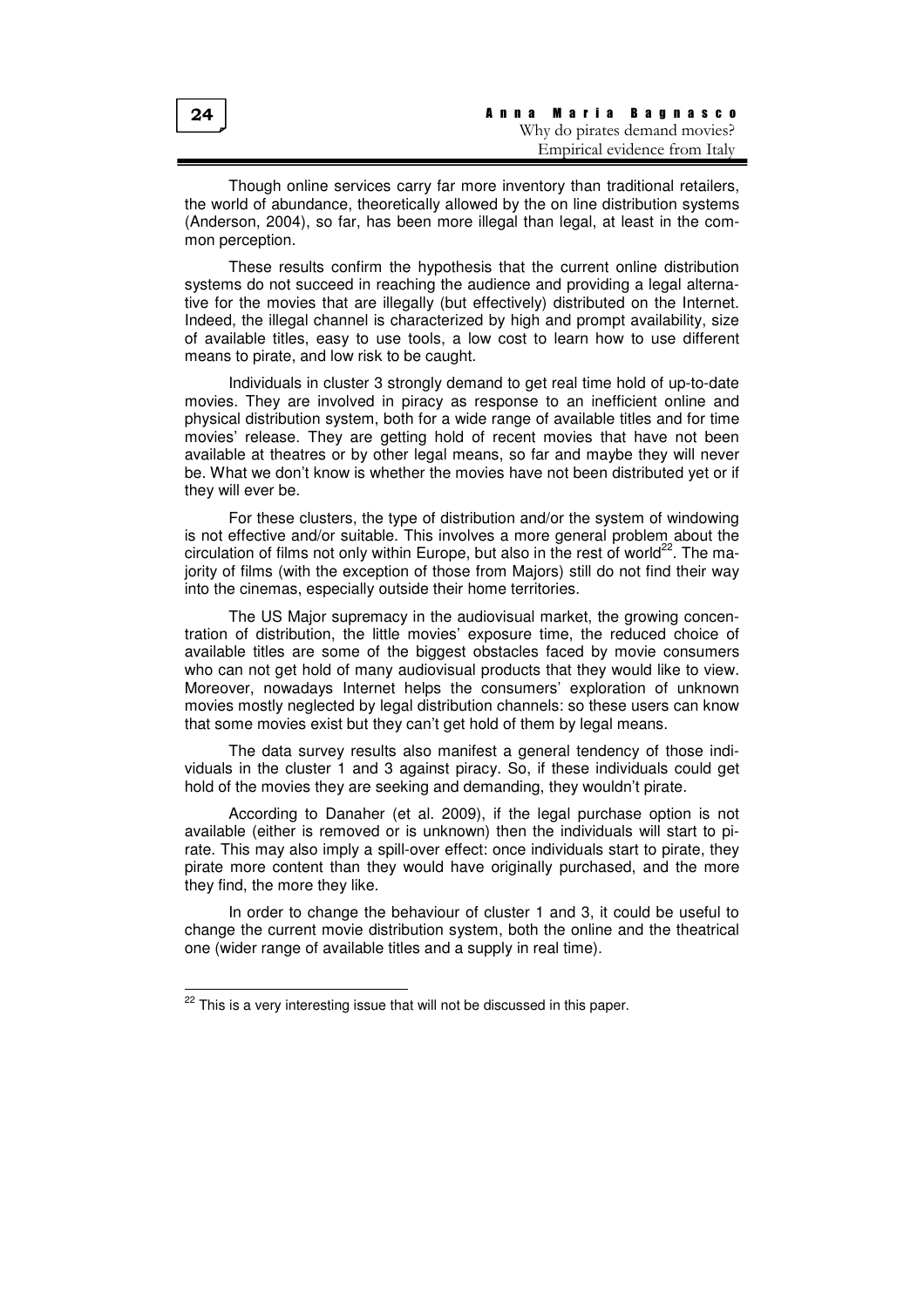Data reveal that the individuals from cluster 2 and 4 would not necessarily have paid for content in the absence of piracy. So, not every unauthorised viewing of movie counts as a lost sale. Indeed, movie piracy had no effect on demand if the people that illegally buy, copy videos or download films from the Internet would not purchase the original anyway.

Despite some similarities, there are some important differences between the two clusters. For the individuals in the second cluster, price is a key driver and they have a very high perception of piracy as a totally free activity. This is even the consequence of the perceived features of digital piracy, i.e. the seemingly low marginal costs of additional download: if individuals have paid for the fixed costs to pirate online (i.e. the cost to learn to pirate), the more they pirate, the more they perceive to save time and money (being a fixed cost, the more they pirate the more average fixed cost diminishes). Even if piracy is perceived as free, there are some costs (specifically non-financial costs) linked to piracy, that individuals in cluster 2 perceive. Increasing the perception of these costs, like the moral one and the risk to be caught and punished, could diminish the attraction of piracy (Danaher et al. 2009).Regarding the moral cost, that implies public policies involvement (like advertisements) and the effect could be detected only in the long run; as far as the legal risk, that could be an effective short run deterrent, useful as intermediate tool.

On the other hand, according to the movie industry perspective, especially the on line distribution movie channels could try to capture this demand segment by an attractive and convenient movies' supply: an appropriately priced legal online distribution model can be used by the movie industry to capture revenue from the population in this cluster.

In addition, it is often possible that pirated products have lower quality if compared to originals: the individuals in this cluster prefer good quality. If the legal supply were wide and convenient (in a correct price discrimination way), it could be attractive for these people.

The users in the fourth cluster pirate because other people do it. Their attitude to piracy is «drop down». As long as they can easily obtain pirated movies, and as long as piracy is overall perceived as social acceptable, they will continue to do it.

It is possible to deduce that if the other people were not involved in piracy, they wouldn't be too. Noteworthy, some of these individuals are slowly beginning to pirate by themselves through digital means. Worryingly they could become future active pirates, if piracy continues to grow. If the first 3 clusters are recovered, even cluster 4 will be and that turns out to be fundamental, both from the public and the industrial point of view.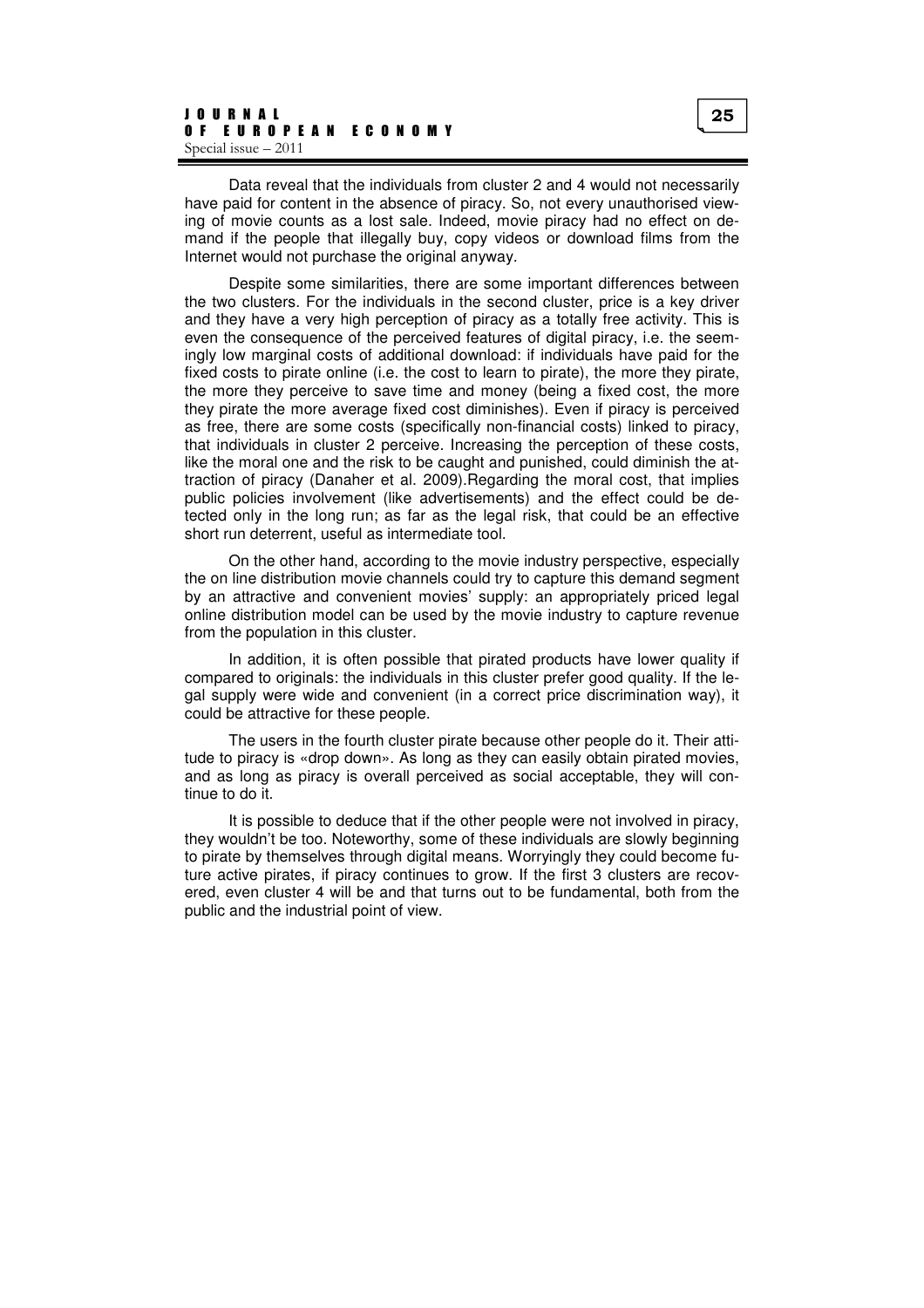# 7. Limitations and future research

As far as our knowledge, the results presented above are the first regarding pirates' segmentation by attitudes and motivations. The results highlight the possibility that the legal distribution channels are able to compete with illegal piracy channels. As such, they offer decision-makers at media firms some evidence regarding the different attitudes to piracy by different clusters and the current limitation perceived by consumers on both online and physical distribution channels.

However, we also note that there are several important data and econometric limitations associated with this study. The most important is that the data are only nationally representative.

Nevertheless, the results came out to be generalized and may also be used to suggest areas where government and industry should focus their efforts in order to combat the illicit operations and to recover lost consumers.

# **Bibliography**

- 1. Al-Rafee, S., T. P. Cronan (2006), «Digital Piracy: Factors that Influence Attitude Toward Behavior». Journal of Business Ethics, 63: 237-259.
- 2. Anderson, C. (2004), «The Long Tail», Wired, October.
- 3. BASCAP (2009), Research Report on Consumer Attitudes and Perceptions on Counterfeiting and Piracy. www.iccwbo.org/bascap
- 4. Bounie D., Waelbroeck P., Bourreau M. (2006), «Piracy and the Demand for Films: Analysis of Piracy Behavior in French Universities», Review of Economic Research on Copyright Issues, 3: 15–27.
- 5. Brynjolfsson, E., Hu, Y., and Smith, M. (2003), «Consumer Surplus in the Digital Economy: Estimating the Value of Increased Product Variety». Management Science 49: 1580–1596.
- 6. Brynjolfsson, E., Hu, Y.J., Smith, M. D. (2006), «From Niches to Riches: Anatomy of the Long Tail». Sloan Management Review, 47: 67–71.
- 7. Cook, D. A., & Wang, W. (2004), «Neutralizing the piracy of motion pictures: Reengineering the industry's supply chain». Technology in Society, 26: 567– 583.
- 8. Danaher, B., Dhanasobhon, S., Smith, M. D., Telang R. (2010), «Converting Pirates without Cannibalizing Purchasers: The Impact of Digital Distribution on Physical Sales and Internet Piracy». Tepper School of Business, Carne-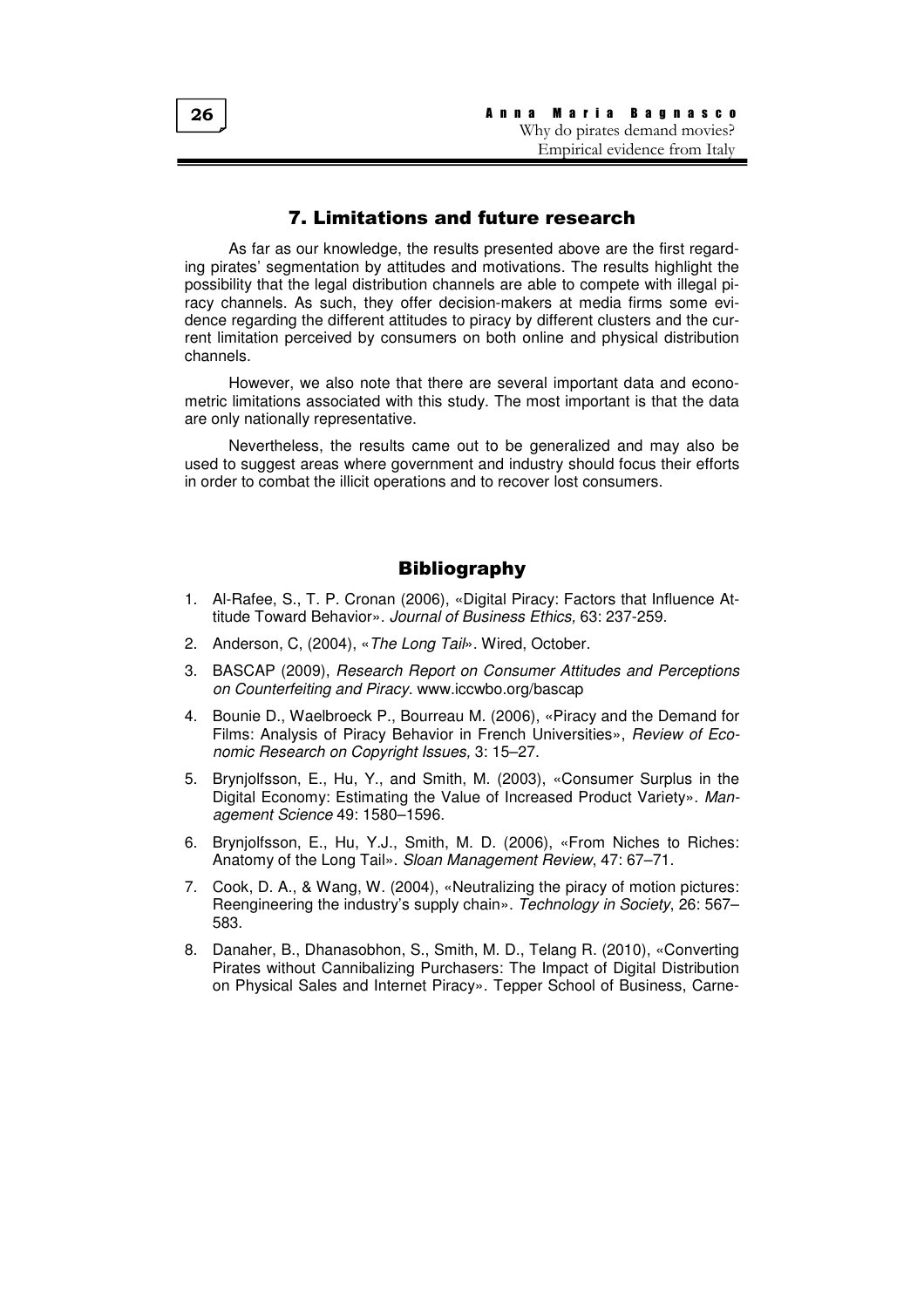gie Mellon University. http://repository.cmu.edu/cgi/viewcontent.cgi? article=1469&context=tepper

- 9. Danaher, B., Waldfogel, J. (2008), Reel Piracy: The Effect of Online Movie Piracy on Film Box Office Sales. Working paper. University of Pennsylvania, Philadelphia, Pennsylvania.
- 10. De Vany, A. S., Walls, D.W. (2007), «Estimating the effects of movie piracy on Box-office revenue». Review of Industrial Organisation, 30: 291–301.
- 11. FAPAV-IPSOS (2009). La pirateria video in Italia.
- 12. Gan, L.L., Koh, H.C. (2005), «The Profiles of Software Pirates among Tertiary Institutions in Singapore». Economic Growth Centre, Division of Economics, Working Paper 2005/08 http://www.hss.ntu.edu.sg/egc/
- 13. Hennig-Thurau, T., Henning, V., Sattler H., Eggers, F., Houston, M. B. (2007), «The Last Picture Show? Timing and Order of Movie Distribution Channels». Journal of Marketing, 71: 63–83.
- 14. Hennig-Thurau, T., Henning, V., Sattler, H. (2007), «Consumer File Sharing of Motion Pictures», Journal of marketing 71: 1–18.
- 15. Holm, H. J. (2003), «Can Economic Theory Explain Piracy Behavior?» Topics in Economic Analysis & Policy, 3: 1–15.
- 16. Khouja, M., and Rajagopalan, H. K. (2009), «Can piracy lead to higher prices in the music and motion picture industries?» Journal of the Operational Research Society, 60: 372–383.
- 17. Liebowitz, S. J. (2006), «File Sharing: Creative Destruction or Just Plain Destruction?» Journal of Law and Economico, 49: 1–28.
- 18. Mandel, P., Sussmuth B. (2009). «Digital Piracy in Europe: Some first microevidence based on a German survey». Munich University of Technology. http://www.serci.org/2009/DP\_MS.pdf
- 19. Martikainen, E. (2009), «Does file-sharing reduce DVD sales?» http://ises.abo.fi/ace/090519-martikainen.pdf.
- 20. Oberholzer-Gee, F., Strumpf, K. (2009), «File-Sharing and Copyright». Innovation Policy and Economy, 10: 19–55.
- 21. Oxford Economics (2009). Economic impact of legislative reform to reduce audio-visual piracy. Final Report. http://www.allianceagainstiptheft.co.uk/ downloads/reports/Great%20Expectations%20Economic%20impact%20.pdf
- 22. Peitz, M., Waelbroek, P. (2006), «Piracy of Digital Products: A Critical Review of the Theoretical Literature». Information Economics & Policy, 18: 449–476.
- 23. Pitkar, K., Rajpathak, S., Motwani, T., Mahendiran, A. (2008), «Minimizing Revenue Loss Due to Piracy: An Early Internet Release of Motion Picture».